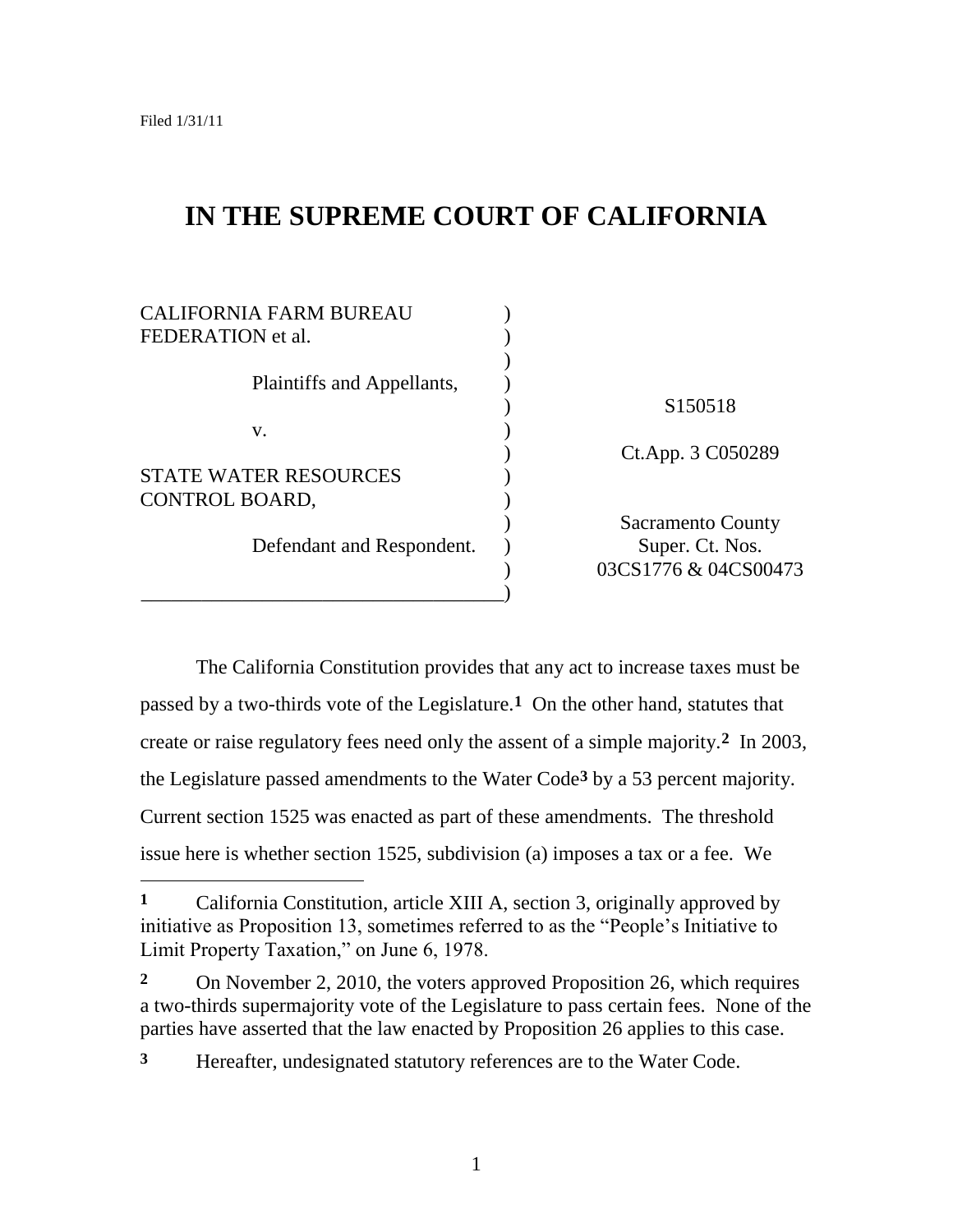hold that the amendments and section 1525 do not explicitly impose a tax and, therefore, are not facially unconstitutional. However, because the record is unclear as to whether the fees were reasonably apportioned in terms of the regulatory activity"s costs and the fees assessed, we direct the Court of Appeal to remand the matter to the trial court to make these findings.

A second issue is whether the Water Code amendments, or their implementing regulations, violate the supremacy clause of the United States Constitution by over-assessing the beneficial interests of those who hold contractual rights to delivery of water from the federally administered Central Valley Project (hereafter, the federal contractors). We conclude that the statutes are not facially unconstitutional. We further determine that the constitutionality of the implementing regulations depends on whether they fairly assess and apportion the federal contractors" beneficial interests. However, because of conflicting factual assertions and an unclear record concerning the extent and value of those interests, we also direct remand to the trial court for findings on this issue.

## **I. FACTUAL AND PROCEDURAL BACKGROUND**4

The State Water Resources Control Board (SWRCB or Board) is responsible for the "orderly and efficient administration of . . . water resources" and exercises "adjudicatory and regulatory functions of the state." (§ 174.) The water in California belongs to the people, but the right to *use* water may be acquired as provided by law. (§§ 102, 1201.) The SWRCB"s Division of Water Rights (Water Rights Division or Division)**5** administers the water rights program,

 $\overline{a}$ 

**<sup>4</sup>** The factual and procedural background is largely adopted from the Court of Appeal opinion.

<sup>&</sup>lt;sup>5</sup> The Division consists of three sections: permitting, licensing, and hearings and special projects. As noted by the Court of Appeal, "[t]he permitting section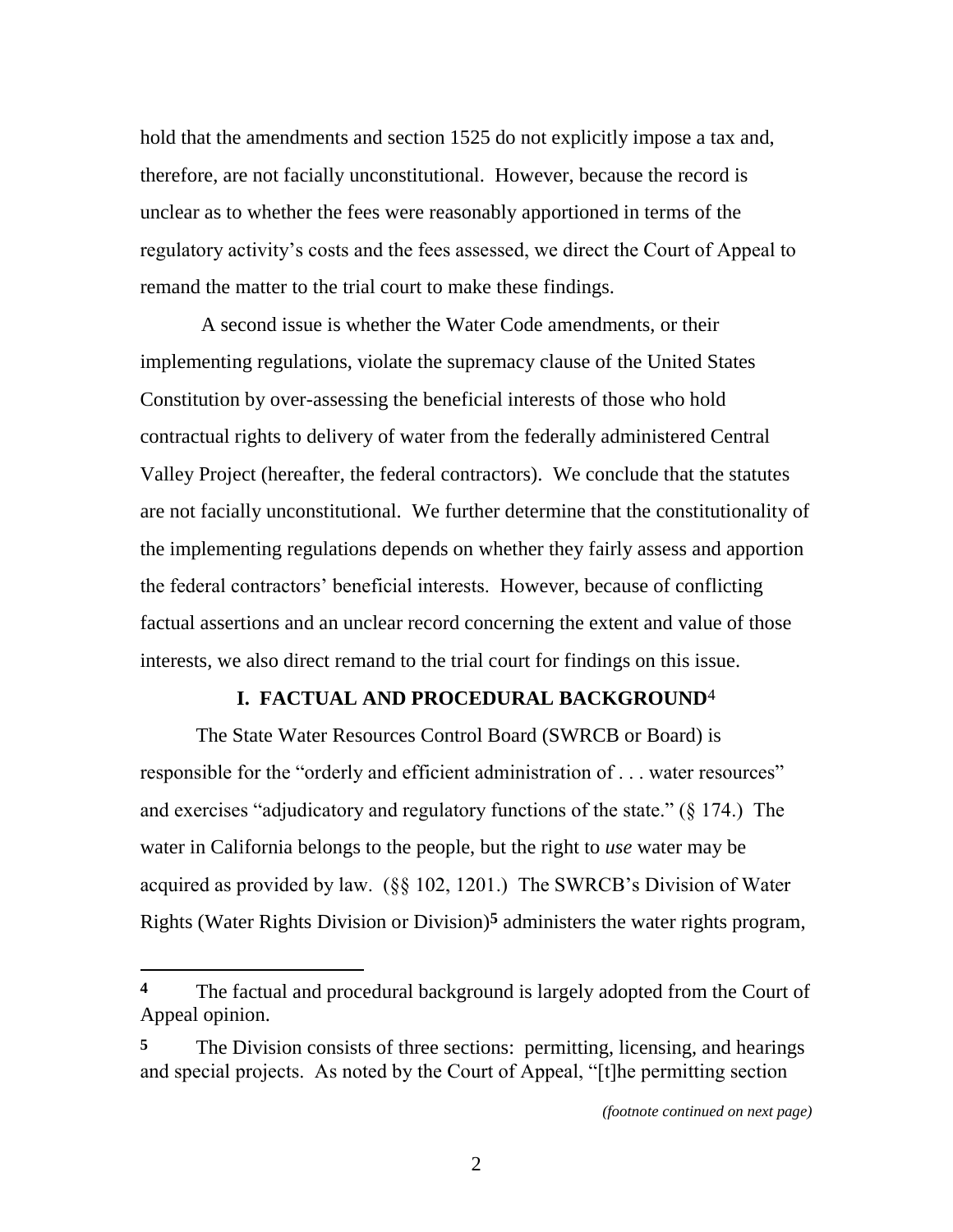but its authority is limited. The SWRCB regulates all appropriative water rights acquired since 1914. An appropriative right is the right to take water from a watercourse that does not run adjacent to a landowner's property. Since 1914, all appropriative rights have been acquired through a system of permits and licenses**6** that the SWRCB or its predecessor state entities have issued. Before 1914, appropriative rights were acquired under common law principles or earlier statutes. The Water Rights Division has no permitting or licensing authority over riparian**7** or pueblo**8** rights, or over appropriative rights acquired before 1914. The

## *(footnote continued from previous page)*

l

"processes water right applications, petitions to change terms in water right permits and water right licenses. Groundwater recordations, [and] statements of water diversion and use, which are a recordation function [*sic*.] . . . ." The licensing section enforces existing permits and licenses and handles work associated with licensing a permit. The hearings and special projects section assists the SWRCB with various types of administrative hearings, reviews environmental documents filed in support of water rights applications and petitions, assists with the implementation of the Bay-Delta Water Quality Control Plan, and certifies water quality . . . ." Although the SWRCB has other divisions in its organization, we are concerned only with the Water Rights Division.

**6** Anyone seeking to obtain an appropriative water right files an application with the SWRCB (§ 1225 et seq.), which issues a water right permit. (§ 1380 et seq.) Beneficial use of water perfected under this post-1914 statutory scheme is confirmed by a license issued by the SWRCB. (§§ 1605, 1610.) The license is, in effect, a title or deed to the water right and is recorded in the county in which the diversion takes place. (§ 1650.)

**7** Under the common law riparian doctrine, a person owning land bordering a stream has the right to reasonable and beneficial use of water on his or her land. (*People v. Shirokow* (1980) 26 Cal.3d 301, 307 (*Shirokow*).) A riparian owner must share the right to use water with other riparian owners. (See *Harris v. Harrison* (1892) 93 Cal. 676, 681.)

**8** "The pueblo water right—a distinctive feature of California water law— is the paramount right of an American city as successor of a Spanish or Mexican pueblo (municipality) to the use of water naturally occurring within the old pueblo

*(footnote continued on next page)*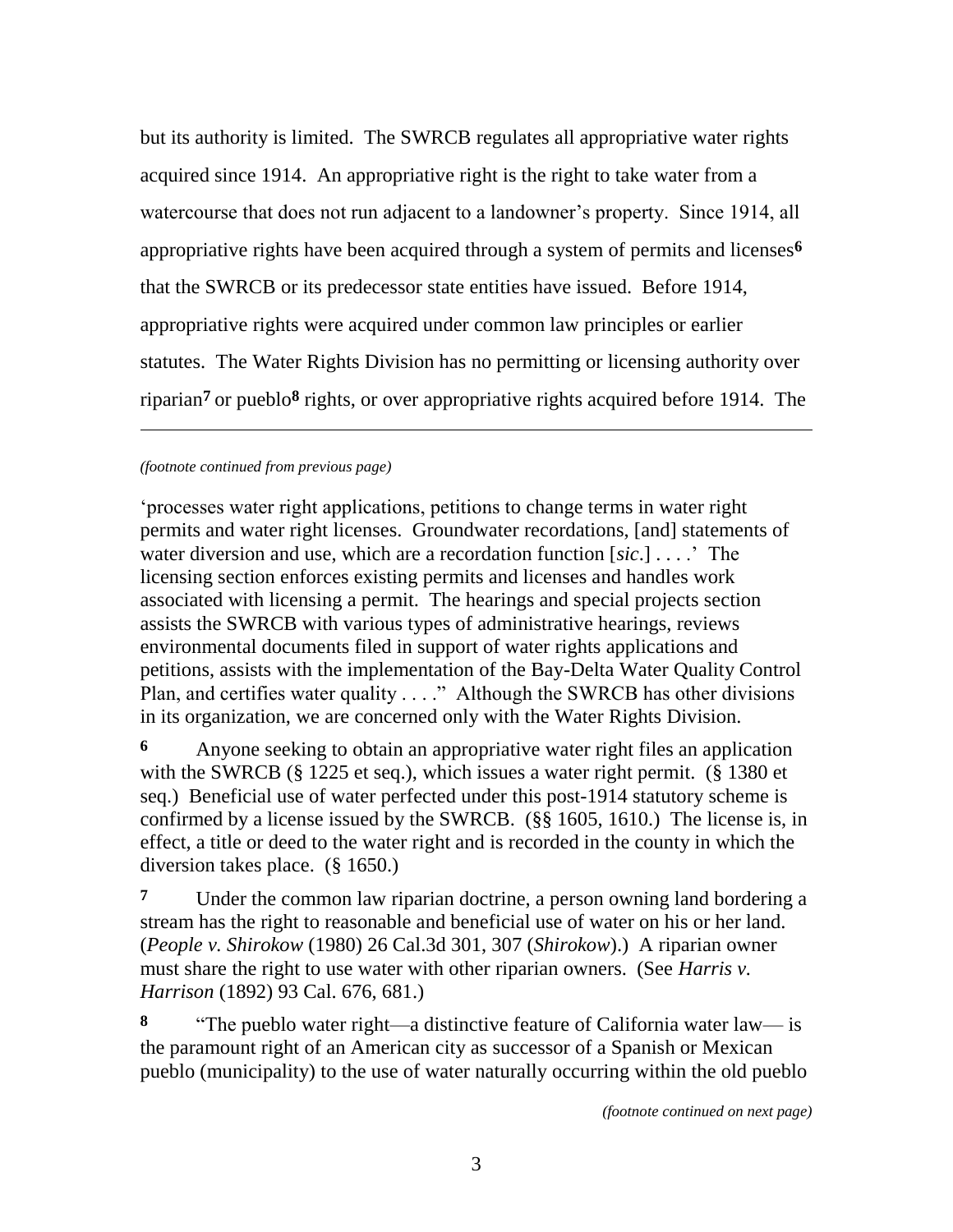SWRCB does have authority to prevent illegal diversions and to prevent waste or unreasonable use of water, regardless of the basis under which the right is held. (§ 275.) Riparian, pueblo, and pre-1914 appropriative rights account for 38 percent of currently held water rights.

Rights regulated under SWRCB licenses and permits include about 40 percent of state water subject to water rights. The federal government holds the remaining 22 percent of water rights. The United States Bureau of Reclamation (Bureau of Reclamation or Bureau) holds the permits and licenses to, and operates, the Central Valley Project (CVP or Project.) The Project diverts and stores water from numerous sources.**9** The Bureau contracts out the responsibility to control, distribute, and use water under the permits it holds. However, these federal contracts involve use of less than 6 percent of the water over which the Bureau holds rights. The remaining water is diverted and stored by the Bureau for hydroelectric, wildlife and other purposes.

Historically, the operation of the Water Rights Division was supported by the state's general fund (General Fund), with only 0.5 percent of costs covered by fees. In 2003, the Legislative Analyst recommended that the Division"s operating

*(footnote continued from previous page)*

l

limits for the use of the inhabitants of the city." (Hutchins, The Cal. Law of Water Rights (1956) p. 256.)

**9** "In 1933, primarily to control flooding in the Central Valley, the California Legislature approved the Central Valley Project (CVP), which is the nation's largest water reclamation project and California's largest water supplier. [Citation.] Originally a state project, the CVP was turned over to the federal Bureau of Reclamation, which operates the CVP under rights granted by the SWRCB." (*In re Bay-Delta etc.* (2008) 43 Cal.4th 1143, 1154, fn. omitted.) To achieve its purposes, "[t]he CVP operates 21 reservoirs, 11 power plants, and 500 miles of major canals and aqueducts." (*Id*. at p. 1154, fn. 1.)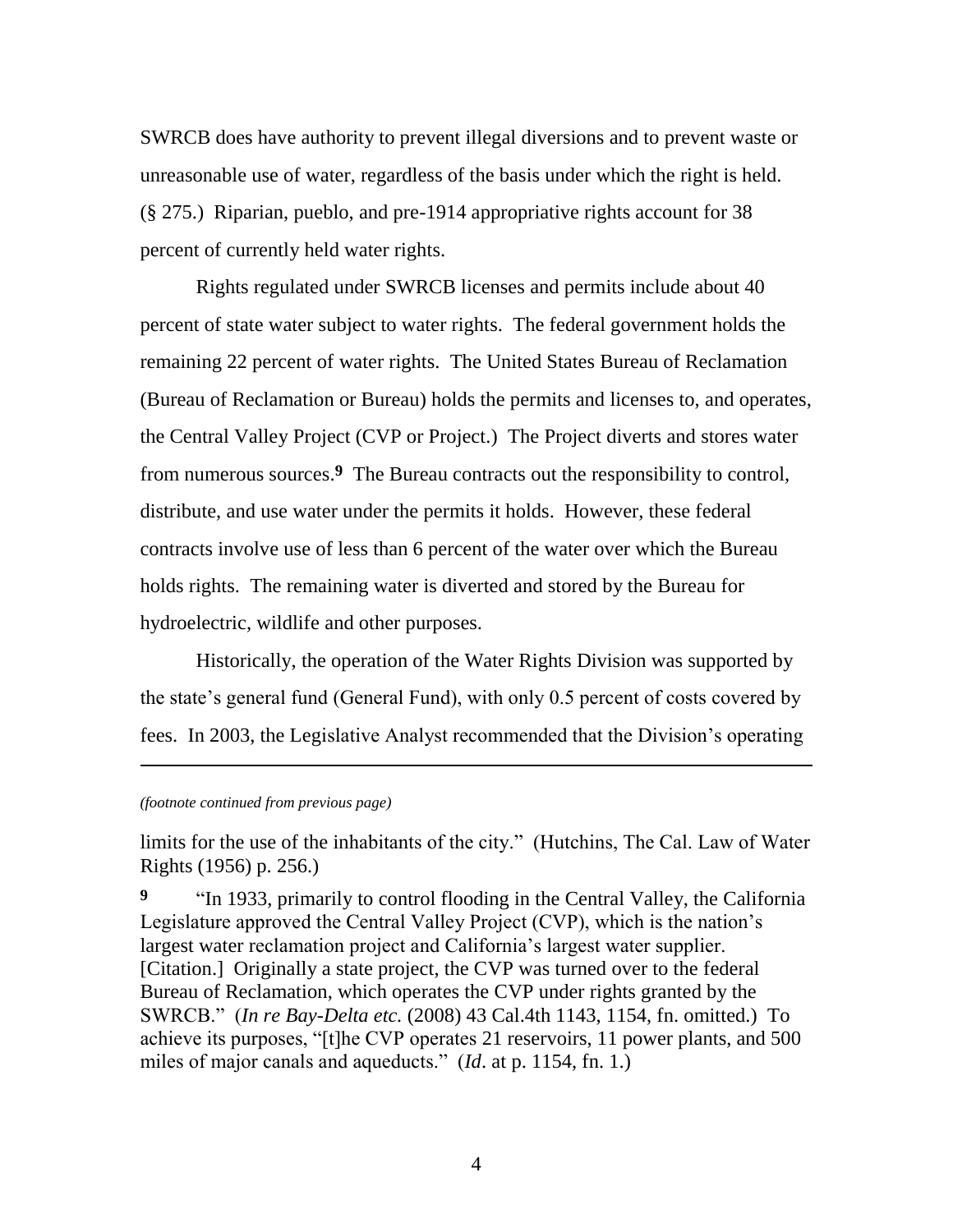costs be shifted from the General Fund and covered instead by user fees imposed on permit and license holders.**10** The SWRCB strongly opposed the recommendation. The SWRCB pointed out that its authority to impose fees did not extend to those holding water rights that were not based on its permits and licenses. While riparian, pueblo, and pre-1914 rights (collectively, RPP rights) are protected by conditions in new (post-1914) permits and through the Water Rights Division's enforcement of activity, the Division did not have authority to impose fees on those RPP rights holders. As noted, the RPP holders comprise 38 percent of water rights holders in California. The SWRCB argued that while permit and license holders should pay their share, proportional fees on them could not cover the total cost of the Division"s operation. Additionally, as explained in greater detail below, the federal Bureau of Reclamation and Indian tribes resist paying fees, relying on the principle of sovereign immunity.

These difficulties notwithstanding, the Legislature adopted the Legislative Analyst"s recommendation and passed Senate Bill No. 1049 (2003-2004 Reg. Sess.), repealing certain sections of the Water Code and enacting sections 1525- 1560. Together, these statutes are designed to make the Water Rights Division entirely fee supported.

### **A. The Fee Legislation**

We begin with a summary of the relevant statutes.

**<sup>10</sup>** The proposal called for General Fund support for the first half of the 2003- 2004 fiscal year with fee increases covering the second half of the year. Thereafter, total Water Rights Division operations would be fee supported.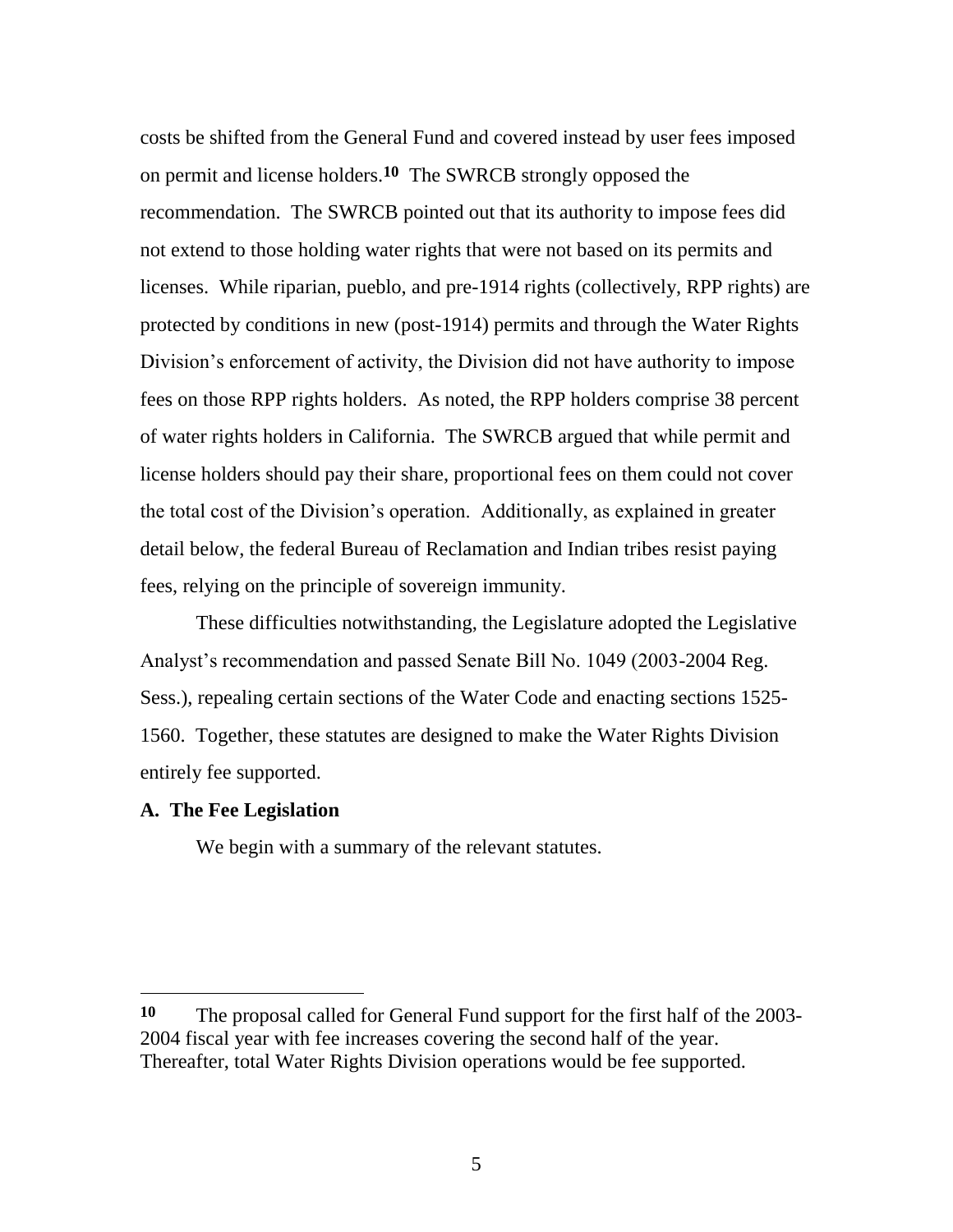# **Section 1525**

 $\overline{a}$ 

Section 1525 sets forth the parties and entities subject to the new fees.**11**

Section 1525, subdivision (a) requires the SWRCB to adopt a schedule of *annual* 

**11** In relevant part, section 1525 provides:

"(a) Each person or entity who holds a permit or license to appropriate water, and each lessor of water leased under Chapter 1.5 (commencing with Section 1020) of Part 1, shall pay an annual fee according to a fee schedule established by the board.

"(b) Each person or entity who files any of the following shall pay a fee according to a fee schedule established by the board:

"(1) An application for a permit to appropriate water.

"(2) A registration of appropriation for a small domestic use or livestock stockpond.

"(3) A petition for an extension of time within which to begin construction, to complete construction, or to apply the water to full beneficial use under a permit.

"(4) A petition to change the point of diversion, place of use, or purpose of use, under a permit or license.

"(5) A petition to change the conditions of a permit or license, requested by the permittee or licensee, that is not otherwise subject to paragraph (3) or (4).

"(6) A petition to change the point of discharge, place of use, or purpose of use, of treated wastewater, requested pursuant to Section 1211.

"(7) An application for approval of a water lease agreement.

"(8) A request for release from priority pursuant to Section 10504.

"(9) An application for an assignment of a state-filed application pursuant to Section 10504.

"(c) The board shall set the fee schedule authorized by this section so that the total amount of fees collected pursuant to this section equals that amount necessary to recover costs incurred in connection with the issuance, administration, review, monitoring, and enforcement of permits, licenses, certificates, and registrations to appropriate water, water leases, and orders approving changes in point of discharge, place of use, or purpose of use of treated wastewater. The board may include, as recoverable costs, but is not limited to including, the costs incurred in reviewing applications, registrations, petitions and requests, prescribing terms of permits, licenses, registrations, and change orders, enforcing and evaluating compliance with permits, licenses, certificates, registrations, change orders, and water leases, inspection, monitoring, planning, modeling, reviewing documents prepared for the purpose of regulating the

*(footnote continued on next page)*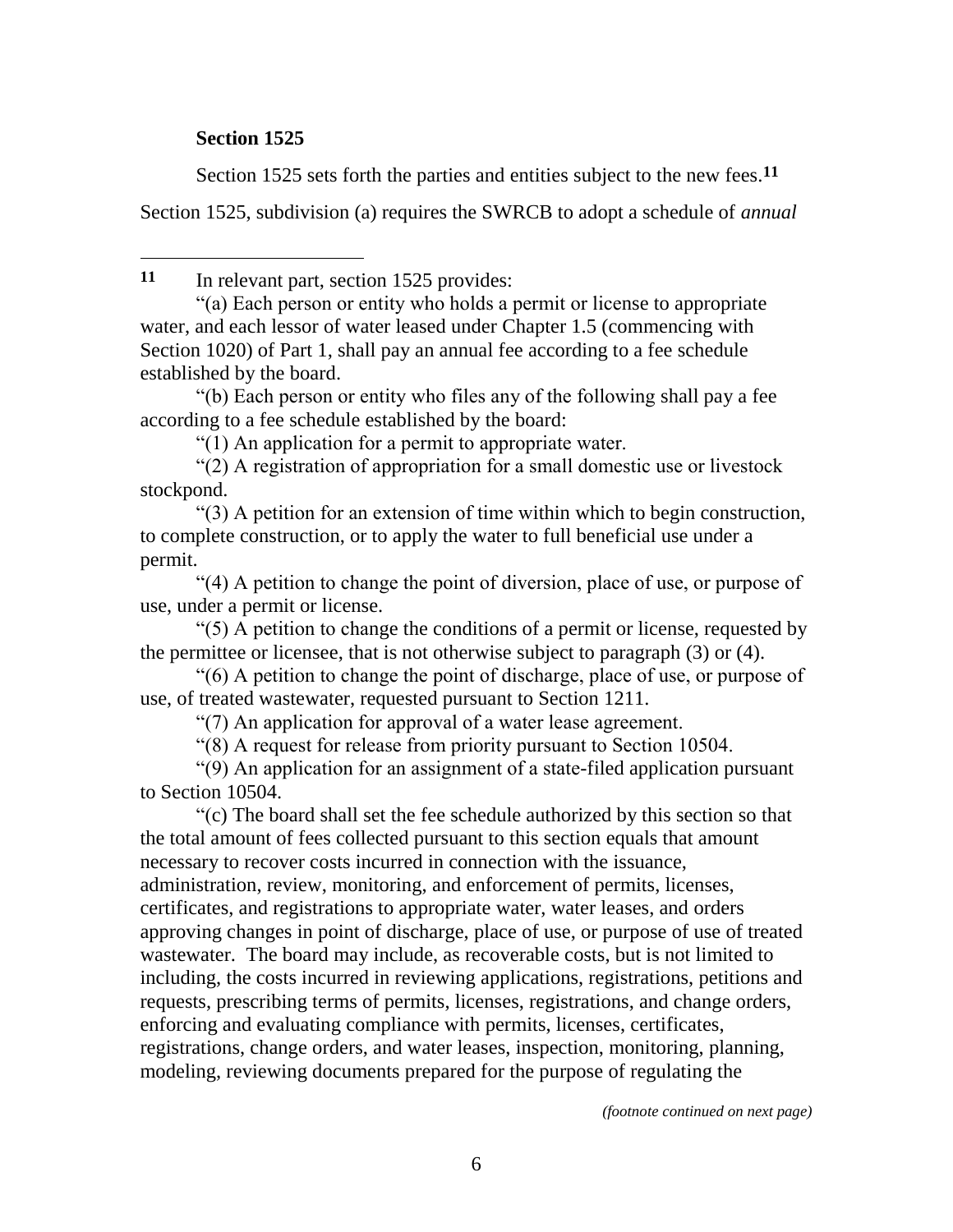*fees* to be paid by each permit or license holder. This group does not include riparian, pueblo, or pre-1914 rights holders. Subdivision (b) of section 1525 requires the SWRCB to establish the schedule for a *one-time application fee* for permits to appropriate water, for approval of leases, and for petitions relating to those applications.

Section 1525, subdivision (c) provides that the SWRCB "shall set the fee schedule authorized by this section so that the total amount of fees collected pursuant to this section equals that amount necessary to recover costs" of the Division"s activities. Subdivision (c) sets out "recoverable costs" in substantial detail but the costs recoverable are "not limited to" those activities identified. (§ 1525, subd. (c).) Subdivision (d)(3) similarly requires the SWRCB to "set the amount of total revenue collected each year through the fees authorized by this

#### *(footnote continued from previous page)*

l

diversion and use of water, applying and enforcing the prohibition set forth in Section 1052 against the unauthorized diversion or use of water subject to this division, and the administrative costs incurred in connection with carrying out these actions.

"(d)(1) The board shall adopt the schedule of fees authorized under this section as emergency regulations in accordance with Section 1530."  $[\![\mathbb{T}]\!] \cdots [\![\mathbb{T}]\!]$ 

"(3) The board shall set the amount of total revenue collected each year through the fees authorized by this section at an amount equal to the revenue levels set forth in the annual Budget Act for this activity. The board shall review and revise the fees each fiscal year as necessary to conform with the revenue levels set forth in the annual Budget Act. If the board determines that the revenue collected during the preceding year was greater than, or less than, the revenue levels set forth in the annual Budget Act, the board may further adjust the annual fees to compensate for the over or under collection of revenue.

"(e) Annual fees imposed pursuant to this section for the 2003-04 fiscal year shall be assessed for the entire 2003-04 fiscal year."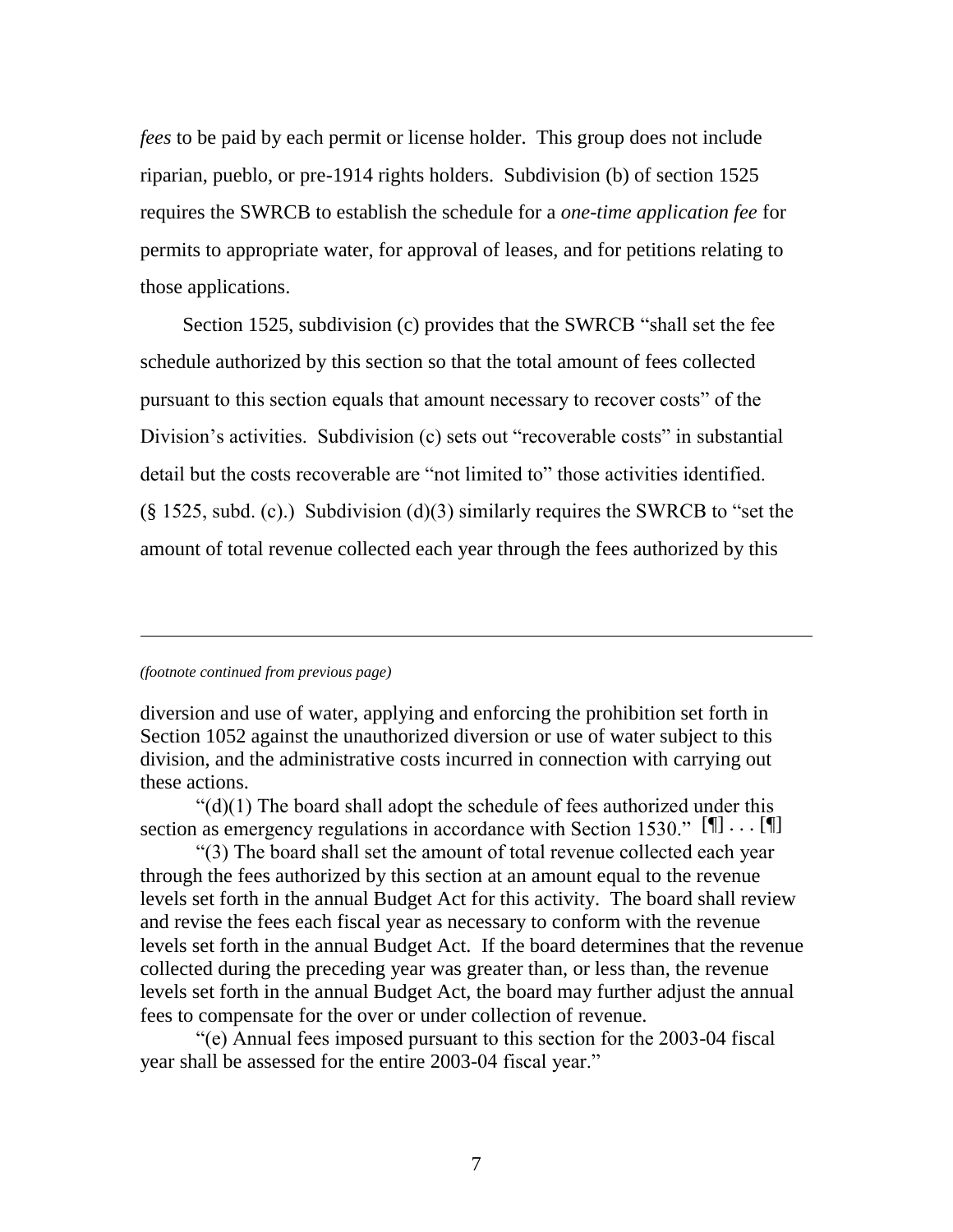section at an amount equal to the revenue levels set forth in the annual Budget Act for this activity."  $(\S$  1525, subd. (d)(3).)

In other words, the statute requires that the total budgeted cost of the Division's operations be recovered from the fees. The SWRCB is to review and revise the fees each year as necessary, to ensure they conform with the revenue levels set in the annual budget act (Budget Act). If the revenue collected during the preceding year is either greater or less than the revenue levels set forth in the Budget Act, the SWRCB may adjust the annual fees to compensate for the disparity. (§ 1525, subd. (d)(3).) The SWRCB is also authorized to adopt "emergency regulations" to implement the fee schedule.  $(\S 1525, \text{subd.} (d)(1))$ .

## **Section 1537**

Section 1537 generally covers collection. While the Board sets the fees, the money is actually collected by the Board of Equalization (BOE). The BOE collects and refunds annual fees collected under the Fee Collection Procedures Law, part of the Revenue and Taxation Code, as limited by subdivision (b)(2) through (4) of section 1537. The BOE has no role in reviewing refund claims under section 1537 or the emergency regulations.

## **Sections 1540 and 1560**

Section 1540 concerns the allocation of annual fees to federal contractors. Section 1560 sets out the options that may be pursued when the federal Bureau of Reclamation or an Indian tribe declines to pay a fee by relying on sovereign immunity.**12** As relevant here, the federal government and Indian tribes are the entities eligible to assert sovereign immunity.

**<sup>12</sup>** Section 1540 provides:

<sup>&</sup>quot;If the board determines that the person or entity on whom a fee or expense is imposed will not pay the fee or expense based on the fact that the fee payer has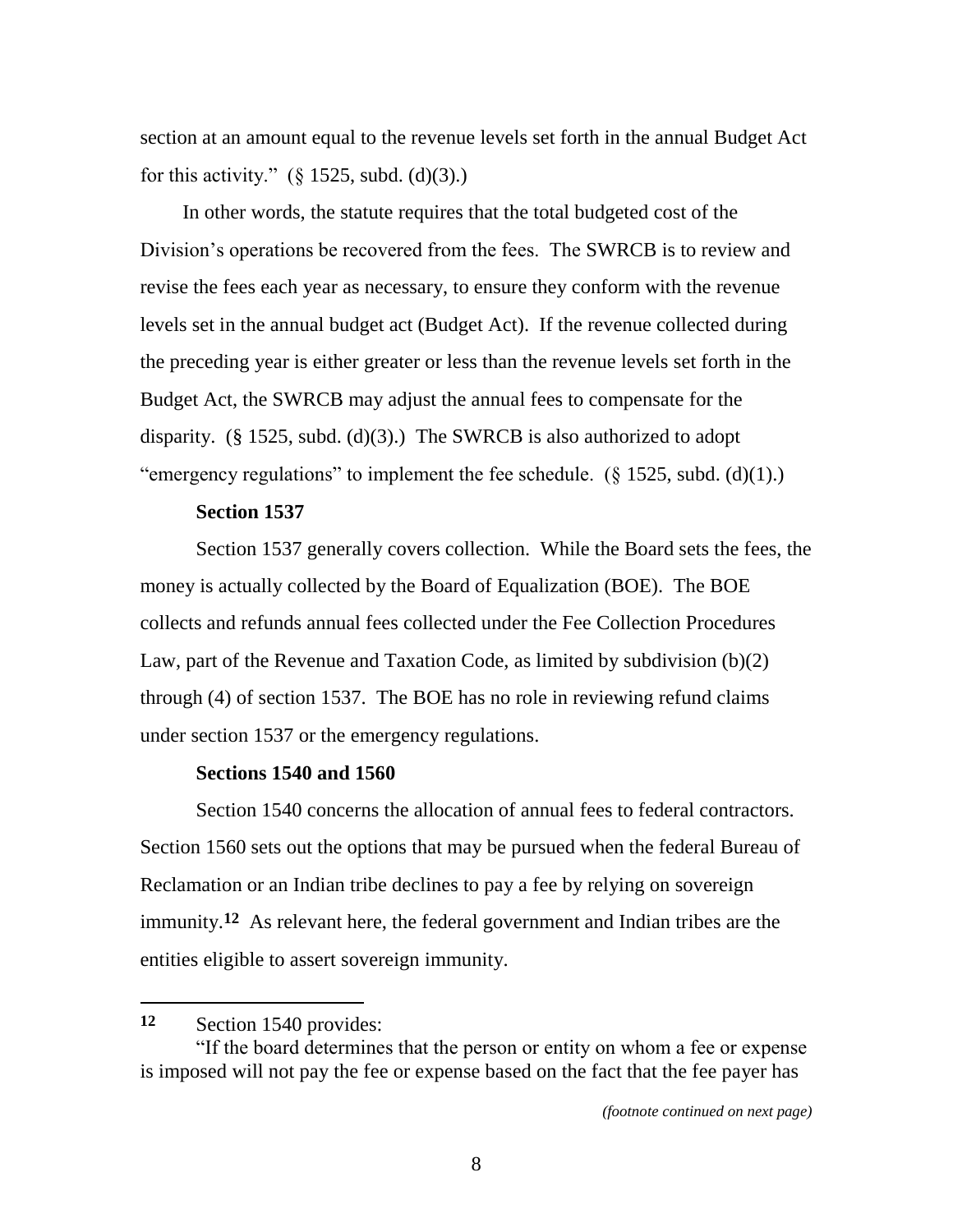## **Sections 1550, 1551, and 1552**

Sections 1550 and 1551 establish the Water Rights Fund, into which the BOE must deposit fees collected on behalf of the SWRCB. The Water Rights Fund is separate from the General Fund. Money in the Water Rights Fund may be used only for purposes set out in section 1552, which includes SWRCB expenditures necessary to carry out the work of the Water Rights Division, BOE

### *(footnote continued from previous page)*

l

sovereign immunity under Section 1560, the board may allocate the fee or expense, or an appropriate portion of the fee or expense, to persons or entities who have contracts for the delivery of water from the person or entity on whom the fee or expense was initially imposed. The allocation of the fee or expense to these contractors does not affect ownership of any permit, license, or other water right, and does not vest any equitable title in the contractors."

Section 1560 provides:

"(a) The fees and expenses established under this chapter and Part 3 (commencing with Section 2000) apply to the United States and to Indian tribes, to the extent authorized under federal or tribal law.

"(b) If the United States or an Indian tribe declines to pay a fee or expense, or the board determines that the United States or the Indian tribe is likely to decline to pay a fee or expense, the board may do any of the following:

"(1) Initiate appropriate action to collect the fee or expense, including any appropriate enforcement action for failure to pay the fee or expense, if the board determines that federal or tribal law authorizes collection of the fee or expense.

"(2) Allocate the fee or expense, or an appropriate portion of the fee or expense, in accordance with Section 1540. The board may make this allocation as part of the emergency regulations adopted pursuant to Section 1530.

"(3) Enter into a contractual arrangement that requires the United States or the Indian tribe to reimburse the board, in whole or in part, for the services furnished by the board, either directly or indirectly, in connection with the activity for which the fee or expense is imposed.

"(4) Refuse to process any application, registration, petition, request, or proof of claim for which the fee or expense is not paid, if the board determines that refusal would not be inconsistent with federal law or the public interest."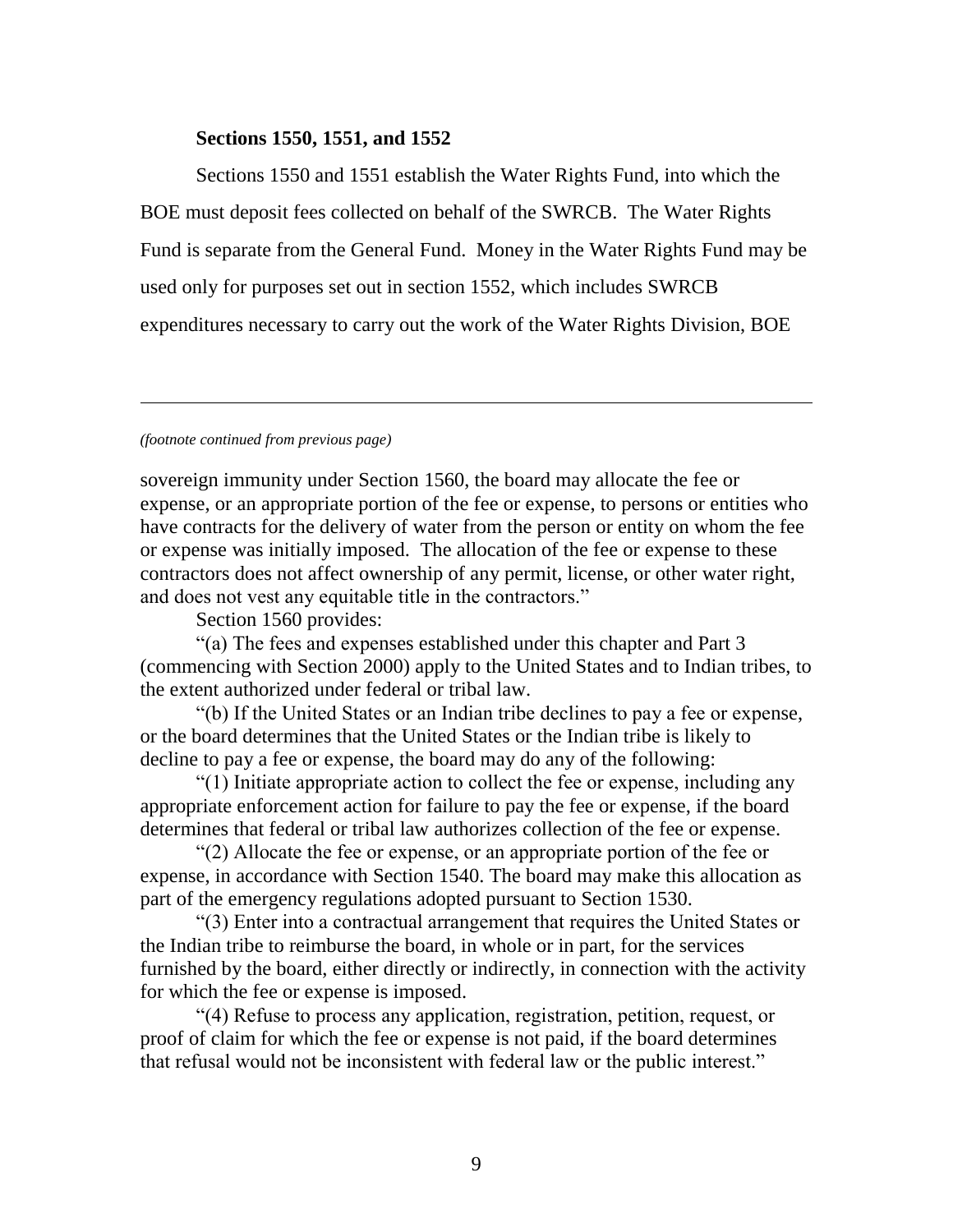expenditures in connection with collecting the SWRCB fees, and the payment of refunds. (§ 1552.)

## **B. The Emergency Regulations**

To implement section 1525"s fee requirement, the SWRCB adopted California Code of Regulations, title 23, sections 1066 and 1073 (regulation 1066 and regulation 1073). These regulations set formulas to calculate annual fees for permit and license holders, and for the federal contractors. Fees for issuance, supervision, and modification of permits and licenses, i.e., the revenue-producing activities now required to cover the entire cost of the Division"s operations, were to be paid by the permit and license holders regulated by the SWRCB. No money would come from the General Fund. The Court of Appeal explained the difficulty the SWRCB had in setting the fees: "First, the SWRCB had to raise \$4.4 million immediately to cover the cost of the water rights program in the second half of the 2003-2004 fiscal year. Second, the funding source had to be "relatively stable." Third, because of time constraints, SWRCB had to rely on its existing data base in calculating the amount of fees to be assessed. Fourth, although it cost SWRCB between \$17,000 and \$20,000 to process an application to appropriate water, SWRCB expected people would not seek SWRCB services if the one-time service fees were too high. Fifth, because most persons and entities subject to the annual fee held permits or licenses for less than 10 acre-feet of water,<sup>[13]</sup> a minimum fee was necessary to cover the cost of sending out the fee bills. Sixth, SWRCB anticipated that 40 percent of the water right permit and license holders would refuse to pay annual fees. Seventh, the SWRCB did not have permitting authority

**<sup>13</sup>** An acre-foot is "[t]he volume of water, 43,560 cubic feet, that will cover an area of one acre to a depth of one foot." (American Heritage Dict. (2d college ed. 1982) p. 75.)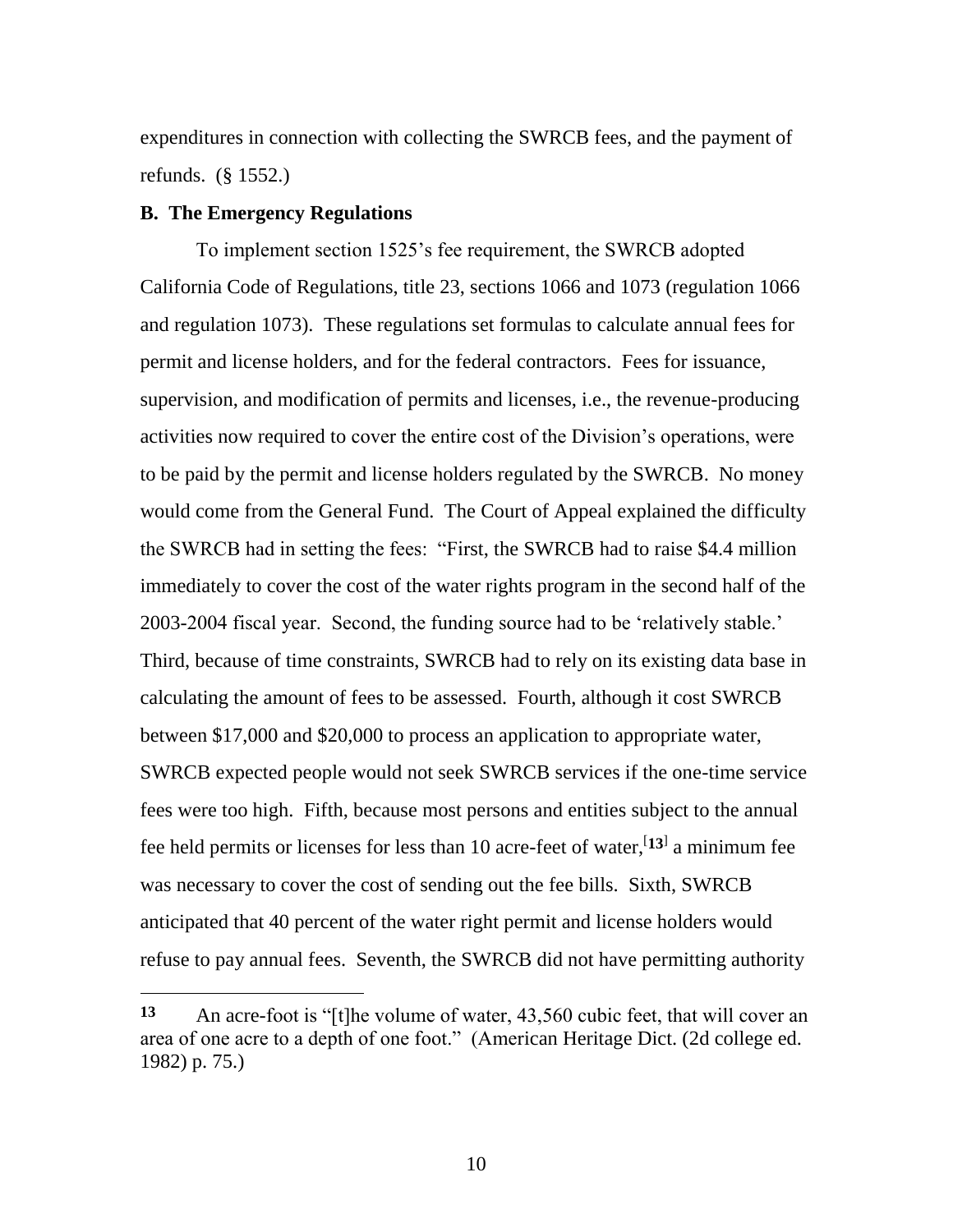over certain holders of water rights (specifically the holders of riparian, pueblo and pre-1914 appropriative rights) amounting to approximately 38 percent of the water diverted in the state."

## **C. Annual Fee Formula for Post-1914 Permit and License Holders**

Regulation 1066 applies to post-1914 permit and license holders. Regulation 1066, subdivision (a)**14** set the minimum annual fee as the greater of \$100, or \$.03 for each acre-foot based on the total annual amount of diversion authorized by the permit or license.

To determine the annual fees, the Board started with the \$4.4 million budget amount and assumed it would be unable to collect 40 percent of billings from water right holders who claimed sovereign immunity or who refused to pay their bills. It divided the \$4.4 million mandated by the Legislature by 0.6 to account for the estimated 40 percent non-collection rate. This increased its targeted revenue to approximately \$7 million.

## **D. Annual Fee Formula for Federal Contractors**

Regulation 1073, which implemented the provisions of Water Code sections 1540 and 1560, addressed rights held by the Bureau of Reclamation, but contracted out to federal contractors. Regulation 1073, subdivision (b)(2) applied a formula to calculate the annual fee imposed on those contractors "[i]f the [Bureau of Reclamation] decline[d] or [was] likely to decline to pay the fee or expense . . . for the [Central Valley Project]." In general, regulation 1073 assessed

**<sup>14</sup>** Regulation 1066, subdivision (a) provided: "A person who holds a water right permit or license shall pay an annual fee that is the greater of \$100 or \$0.03 per acre-foot based on the total annual amount of diversion authorized by the permit or license." (Cal. Code Regs., tit. 23, § 1066, subd. (a), Register 2003, No. 52 (Dec. 23, 2003).)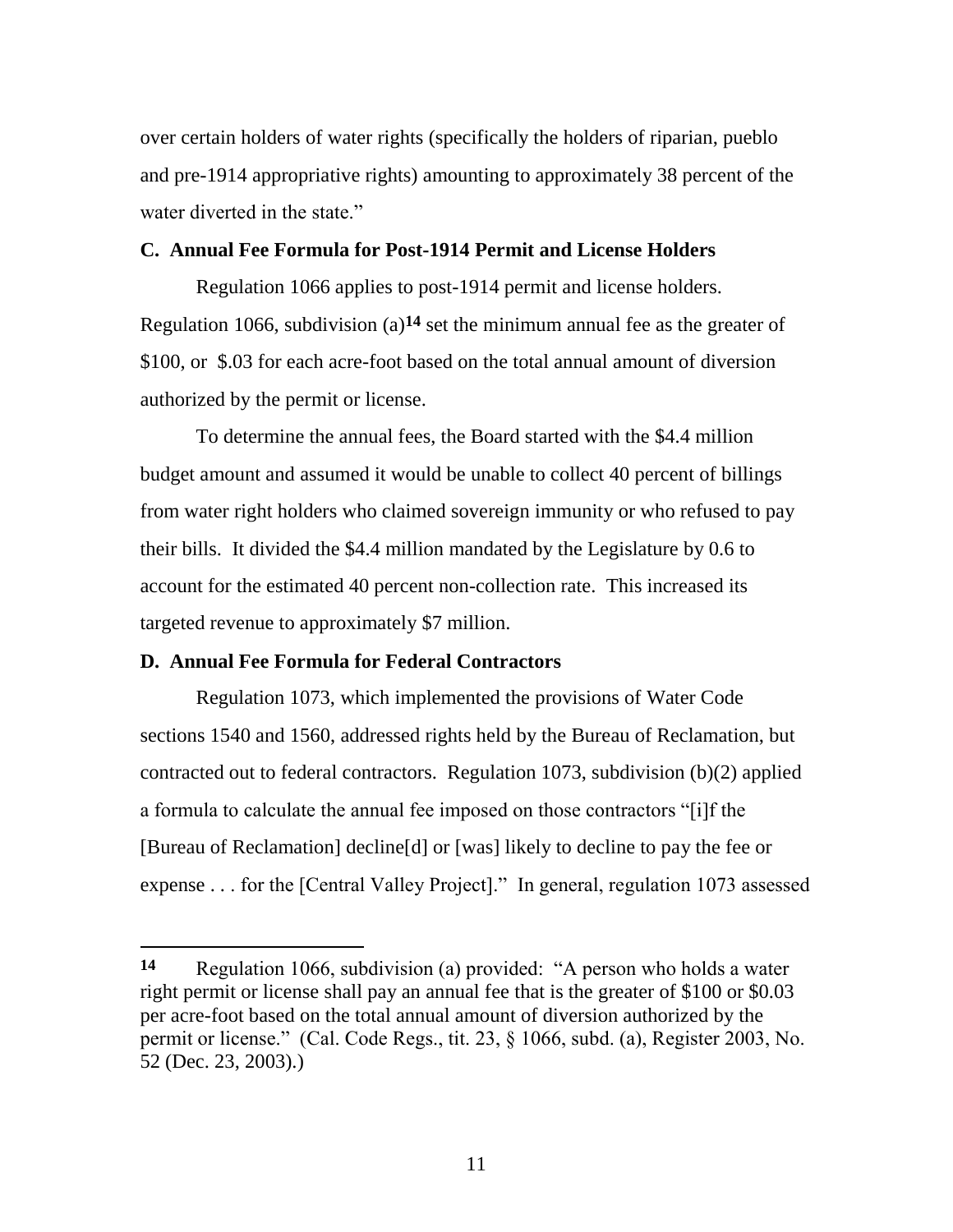annual fees against contractors based on a prorated portion of the total amount of annual fees associated with all Bureau permits and licenses, rather than the portion available under the terms of their contracts.

## **E. Proceedings Below**

In January 2004, the BOE sent fee notices to the section 1525 permit and license holders and to the federal contractors. The Budget Act set a target of \$4.4 million in fee revenue because the balance for the first half of 2003-2004 was paid from General Fund revenue. \$7.4 million in water rights fees was collected for fiscal year 2003-2004. The imposition of water rights fees was challenged by several groups of plaintiffs representing various water rights holders.**15**

Plaintiffs sought declaratory and injunctive relief and a writ of mandate. They alleged that the statutory scheme adopted by the Legislature and the emergency regulations adopted to implement the scheme were unconstitutional both on their face and as applied. The trial court denied the writ of mandate, ruling that the money collected constituted valid regulatory fees, rather than taxes. It also rejected plaintiffs' other constitutional claims.

**<sup>15</sup>** Plaintiff California Farm Bureau Federation (Farm Bureau) asserts it is authorized to take judicial action to protect the rights of farm families that hold water rights subject to the fees imposed by Senate Bill No. 1049 (2003-2004 Reg. Sess.) and the emergency regulations. The individuals named in its complaint hold water rights and have been assessed the section 1525 fees.

Plaintiff Northern California Water Association represents over 70 agricultural water districts within the Sacramento River Basin, some of which hold water rights. Other members receive water under contracts with the Bureau of Reclamation, and others operate hydroelectric plants licensed or regulated by the Federal Energy Regulatory Commission.

Plaintiff Central Valley Water Project Association represents the interests of some 300 agricultural and municipal districts, agencies and communities within the Central and Santa Clara Valleys that have contracts for water from the Central Valley Project.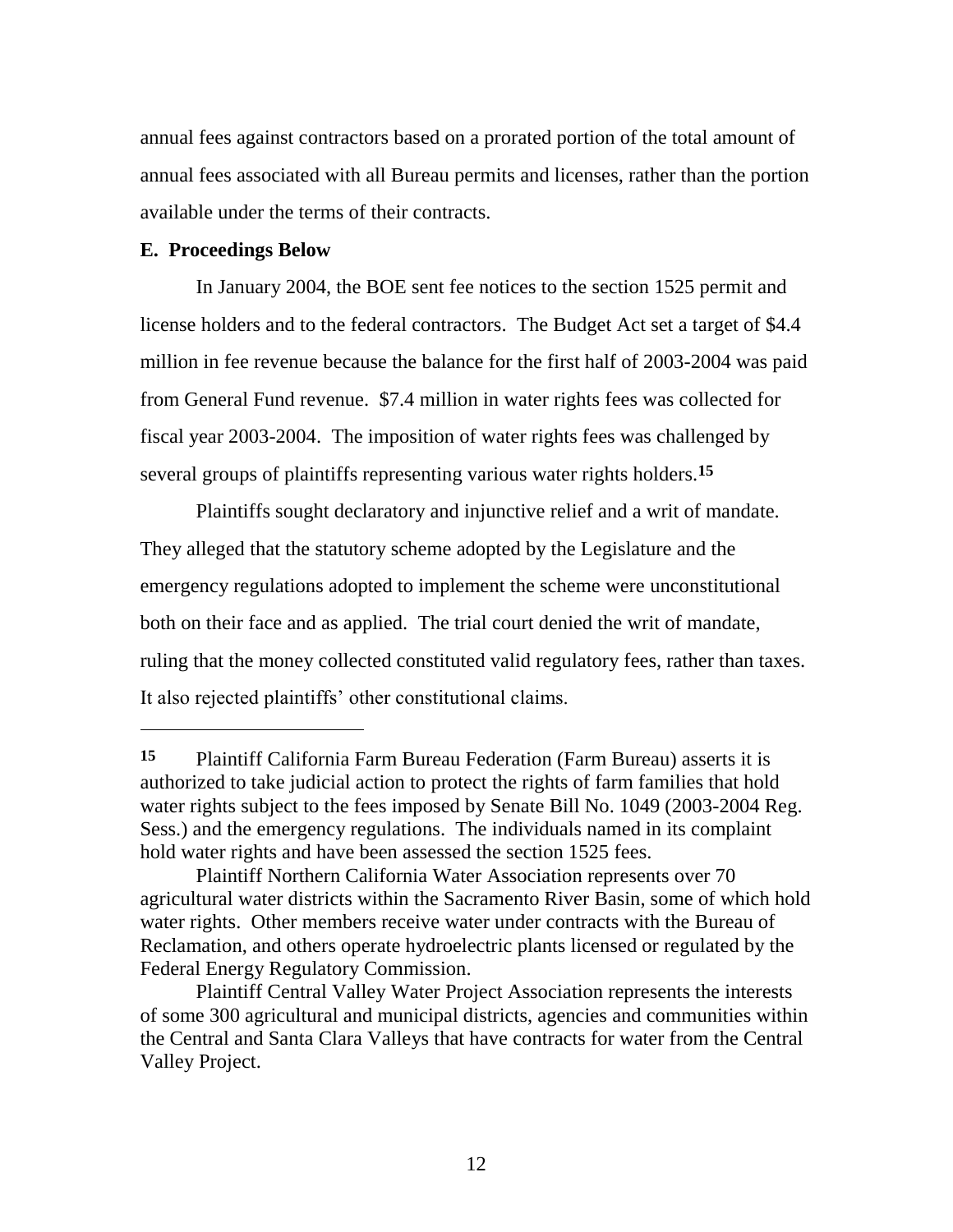The Court of Appeal reversed in part, holding that section 1525 was constitutional on its face, but that "as applied" under the emergency regulations, it imposed illegal levies. It remanded the matter to the trial court with instructions that it "(1) stay further proceedings before the SWRCB and/or BOE until the SWRCB adopts new fee schedule formulas and a procedure for calculating refunds if any; (2) order the SWRCB to adopt valid fee schedule formulas within 180 days of the finality of this opinion; (3) order the SWRCB to determine the amount of annual fees improperly assessed under regulations 1066 and 1073 for the 2003-2004 fiscal year and establish a procedure for calculating refunds, if any, due within 180 days of the finality of this opinion; and (4) order the Board of Equalization, through the SWRCB, to refund any annual fees unlawfully collected to fee payers who filed timely petitions for reconsideration with the SWRCB . . . ."**16**

### **II. DISCUSSION**

### **A. Standard of Review**

 $\overline{a}$ 

Whether section 1525 imposes a tax or a fee is a question of law decided upon an independent review of the record. (*Sinclair Paint Co. v. State Bd. of Equalization* (1997) 15 Cal.4th 866, 874 (*Sinclair Paint*).)

The plaintiff challenging a fee bears the burden of proof to establish a prima facie case showing that the fee is invalid. (See *Sea & Sage Audubon Society, Inc. v. Planning Com.* (1983) 34 Cal.3d 412, 421; *Sargent Fletcher, Inc. v. Able Corp.* (2003) 110 Cal.App.4th 1658, 1668 (*Sargent Fletcher)*.) In other

**<sup>16</sup>** The terms "payor" and "payer" are synonymous and are used variably in case law.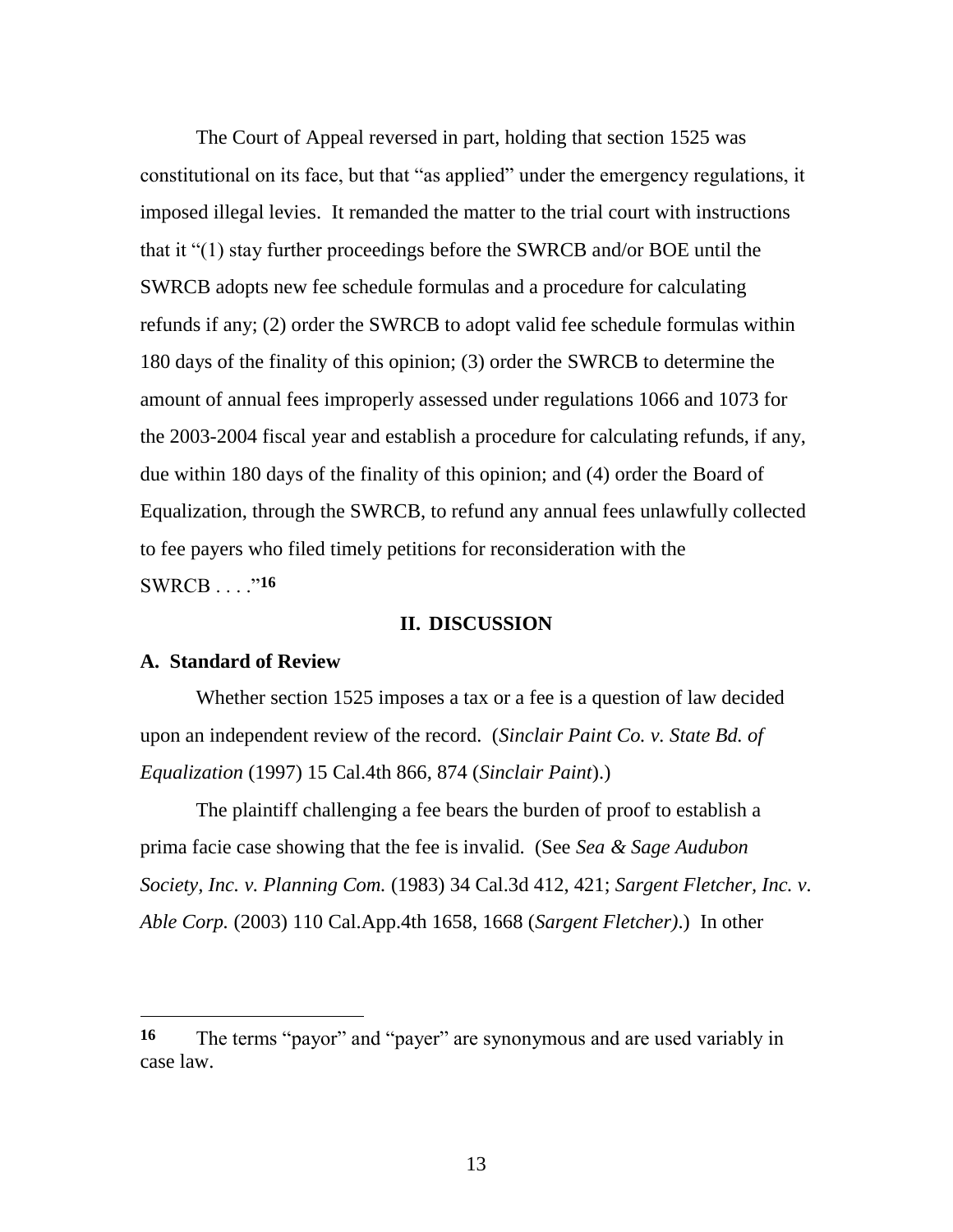words, the plaintiff bears the burden of proof**17** "with respect to all facts essential to its claim for relief." (*Home Builders Assn. of Tulare/Kings Counties, Inc. v. City of Lemoore* (2010) 185 Cal.App.4th 554, 562; see Evid. Code, § 500.) The plaintiff "must present evidence sufficient to establish in the mind of the trier of fact or the court a requisite degree of belief (commonly proof by a preponderance of the evidence). [Citation.] The burden of proof *does not shift* . . . it remains with the party who originally bears it." (*Sargent Fletcher*, *supra*, 110 Cal.App.4th at p. 1667, original italics.)

This burden of persuasion is different from the "burden of producing evidence" (see Evid. Code, § 110), which may shift between the parties.**18** "[T]he burden of producing evidence as to a particular fact rests on the party with the burden of proof as to that fact. [Citations.] If that party fails to produce sufficient evidence to make a prima facie case, it risks nonsuit or other unfavorable determination. [Citations.] But once that party produces evidence sufficient to make its prima facie case, the burden of producing evidence *shifts* to the other party to refute the prima facie case." (*Sargent Fletcher*, *supra*, 110 Cal.App.4th at pp. 1667-1668, original italics.)

Thus, once plaintiffs have made their prima facie case, the state bears the burden of production and must show " (1) the estimated costs of the service or regulatory activity, and (2) the basis for determining the manner in which the costs are apportioned, so that charges allocated to a payor bear a fair or reasonable

 $\overline{a}$ 

**<sup>17</sup>** The terms "burden of proof" and "burden of persuasion" are synonymous. (1 Witkin, Cal. Evidence (4th ed. 2000) Burden of Proof and Presumptions, § 3, p. 157.)

**<sup>18</sup>** The "burden of producing evidence" has also been referred to as the "burden of production" and the "burden of going forward." (*Sargent Fletcher*, *supra*, 110 Cal.App.4th at p. 1667.)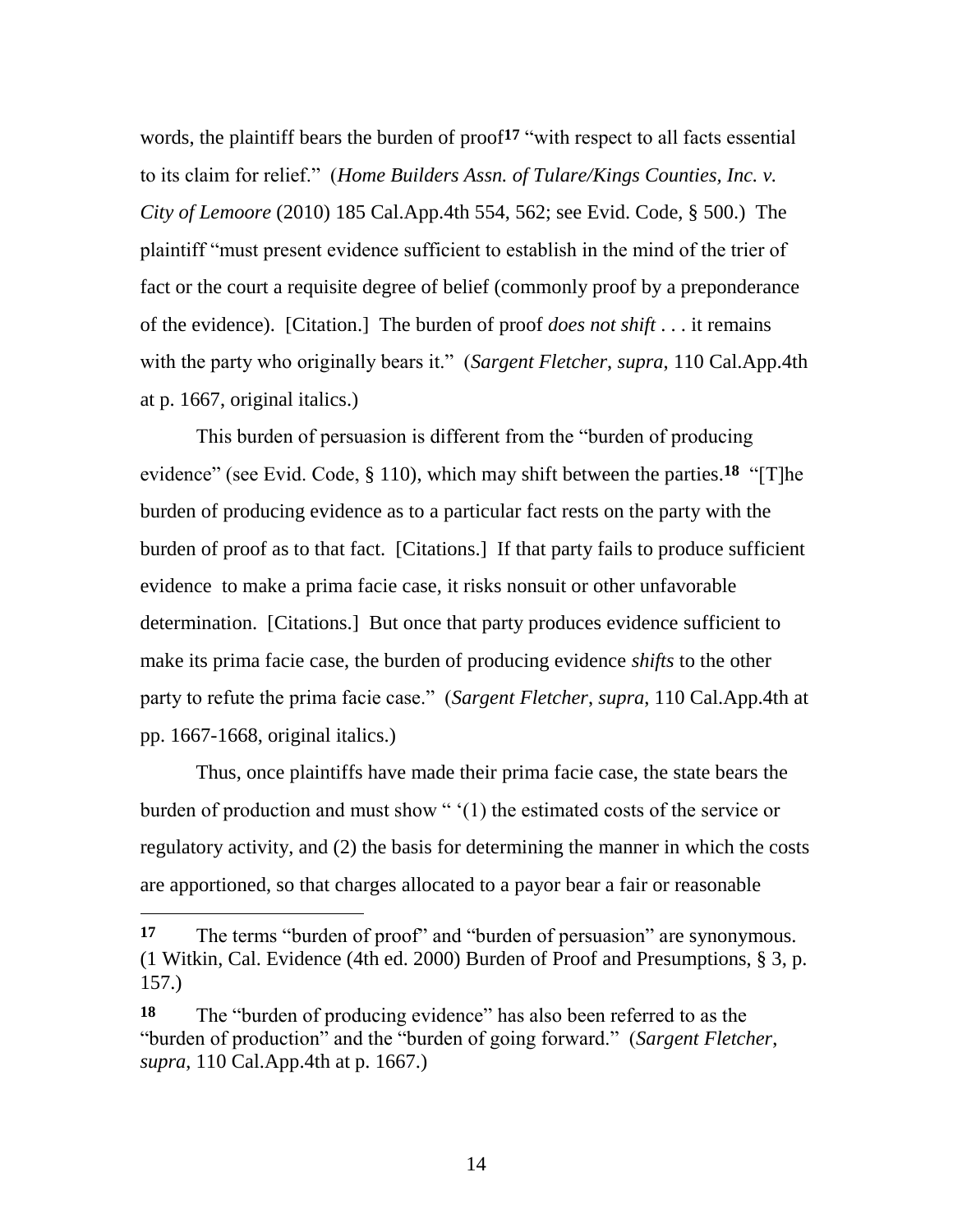relationship to the payor's burdens on or benefits from the regulatory activity.'" (*Sinclair Paint*, *supra*, 15 Cal.4th at p. 878; see *California Assn. of Prof. Scientists v. Department of Fish & Game* (2000) 79 Cal.App.4th 935, 945 (*Prof. Scientists*).)

## **B. Valid Fee or Invalid Tax?**

### **Facial challenge**

 $\overline{a}$ 

Plaintiff Farm Bureau contends that section 1525"s annual fee requirement is unconstitutional on its face because it imposes a tax, not a valid regulatory fee.**19** We reject this contention.

California Constitution, article XIII A, section 3 requires that "any changes in state taxes enacted for the purpose of increasing revenues" be approved by a two-thirds majority of the Legislature. Senate Bill No. 1049 (2003-2004 Reg. Sess.) passed the Legislature with only a 53 percent majority. Thus, if the amount charged under section 1525 is a tax, it is invalid. If it is a regulatory fee, it is not subject to the supermajority requirement.

We have recognized that " 'tax' has no fixed meaning, and that the distinction between taxes and fees is frequently 'blurred,' taking on different meanings in different contexts. [Citations.]" (*Sinclair Paint*, *supra*, 15 Cal.4th at p. 874.) Ordinarily taxes are imposed for revenue purposes and not "in return for a specific benefit conferred or privilege granted. [Citations.] Most taxes are compulsory rather than imposed in response to a voluntary decision to develop or to seek other government benefits or privileges. [Citations.] But compulsory fees may be deemed legitimate fees rather than taxes. [Citation.]" (*Ibid.*)

**<sup>19</sup>** Plaintiffs do not challenge the one-time fees set forth in section 1525, subdivision (b).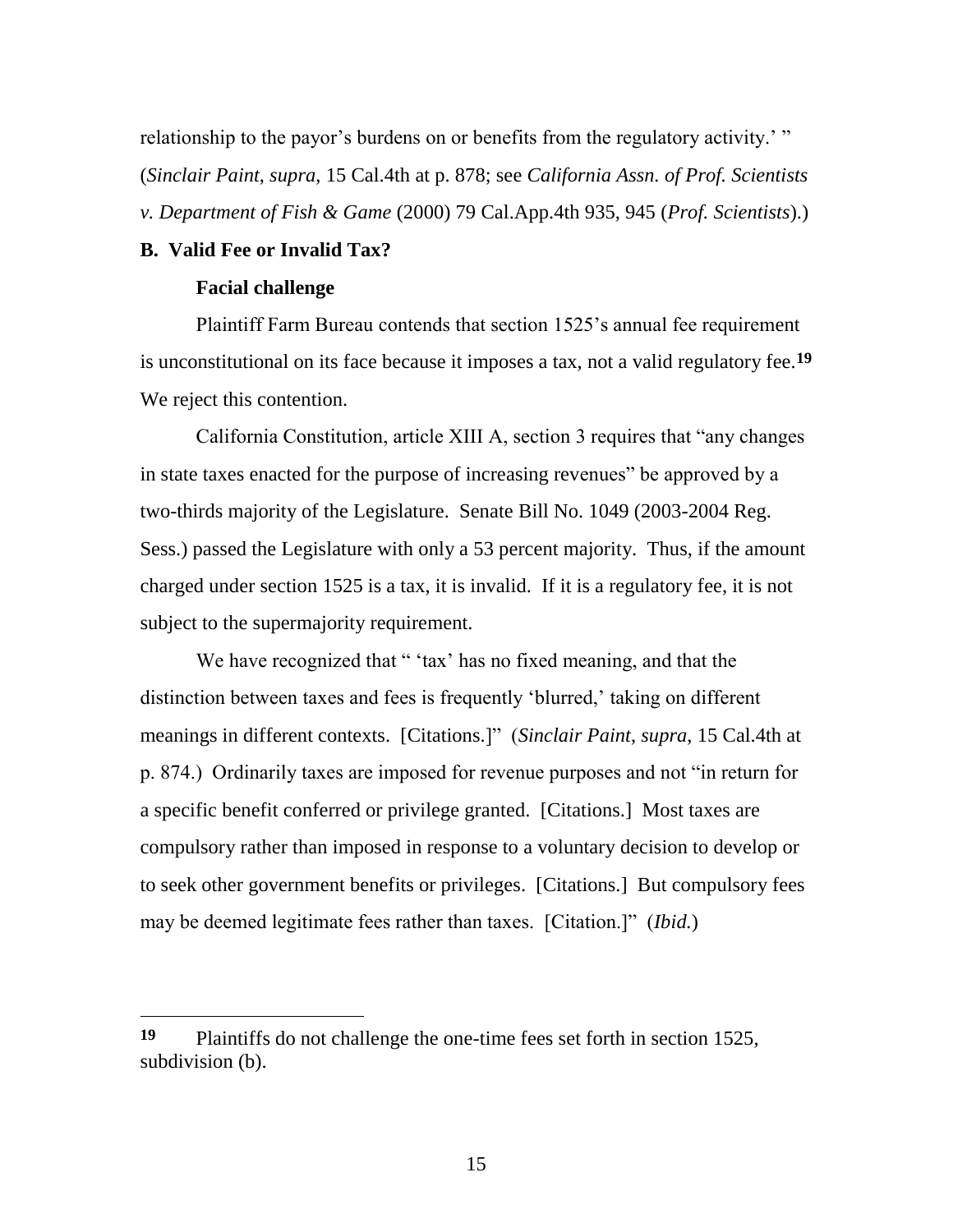In contrast, a fee may be charged by a government entity so long as it does not exceed the reasonable cost of providing services necessary to regulate the activity for which the fee is charged. A valid fee may not be imposed for unrelated revenue purposes. (*Sinclair Paint*, *supra*, 15 Cal.4th at p. 876; *Pennell v. City of San Jose* (1986) 42 Cal.3d 365, 375.)**20**

The scope of a regulatory fee is somewhat flexible and is related to the overall purposes of the regulatory governmental action. " "A regulatory fee may be imposed under the police power when the fee constitutes an amount necessary to carry out the purposes and provisions of the regulation." [Citation.] "Such costs . . . include all those incident to the issuance of the license or permit, investigation, inspection, administration, maintenance of a system of supervision and enforcement." [Citation.] Regulatory fees are valid despite the absence of any perceived "benefit" accruing to the fee payers. [Citation.] Legislators "need only apply sound judgment and consider "probabilities according to the best honest viewpoint of informed officials" in determining the amount of the regulatory fee." [Citation.]" (*Prof. Scientists, supra*, 79 Cal.App.4th at p. 945.) "Simply because a fee exceeds the reasonable cost of providing the service or regulatory activity for which it is charged does not transform it into a tax." (*Barratt American, Inc. v. City of Rancho Cucamonga* (2005) 37 Cal.4th 685, 700.) A regulatory fee does not become a tax simply because the fee may be disproportionate to the service rendered to individual payors. (*Brydon v. East Bay Mun. Utility Dist*. (1994) 24 Cal.App.4th 178, 194.) The question of proportionality is not measured on an

**<sup>20</sup>** This case does not involve a special assessment or a development fee, two types of fees that are routinely challenged under Proposition 13. (*Prof. Scientists*, *supra*, 79 Cal.App.4th at p. 944.)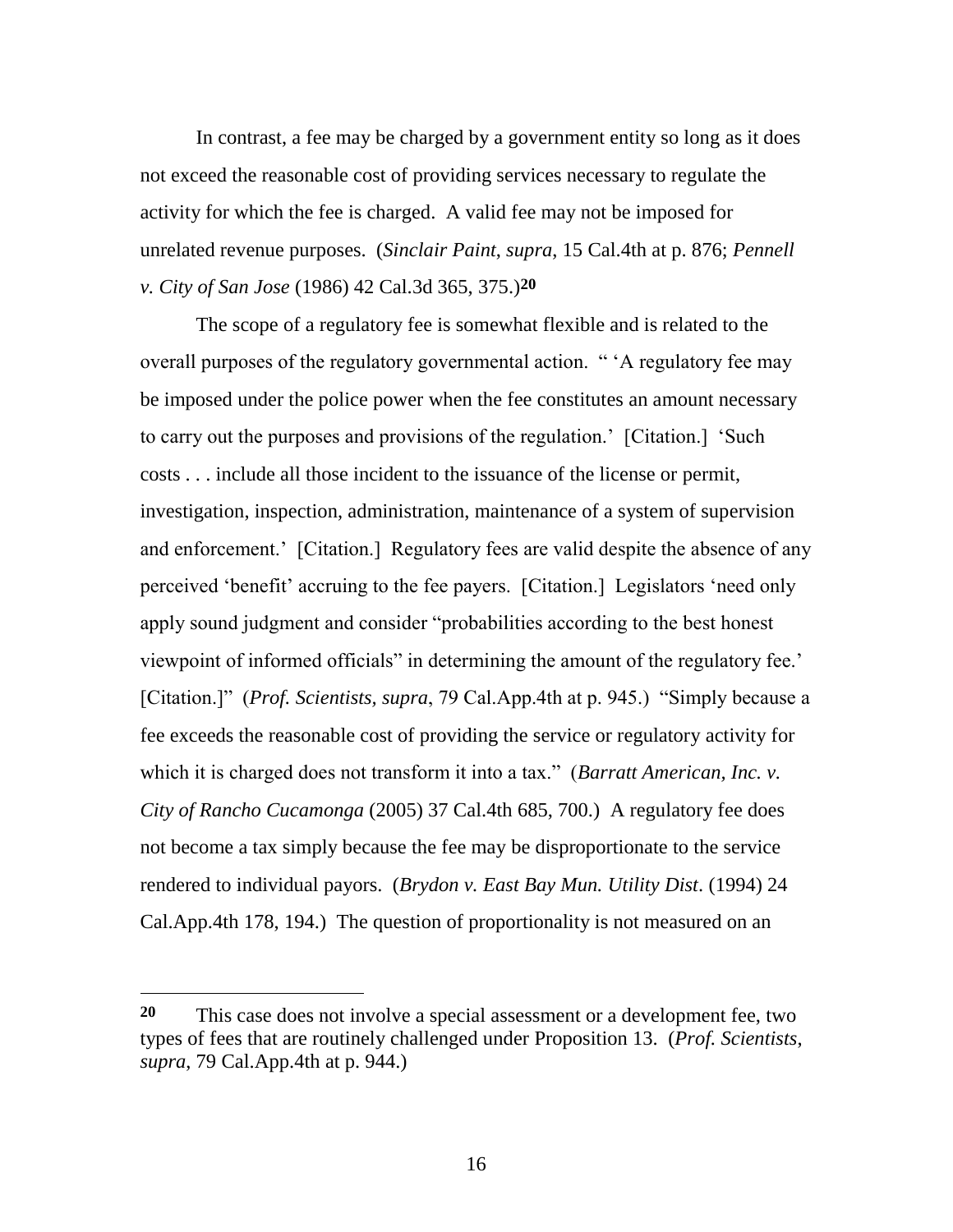individual basis. Rather, it is measured collectively, considering all rate payors. (*Prof. Scientists*, *supra*, 79 Cal.App.4th at p. 948.)

Thus, permissible fees must be related to the overall cost of the governmental regulation. They need not be finely calibrated to the precise benefit each individual fee payor might derive. What a fee cannot do is exceed the reasonable cost of regulation with the generated surplus used for general revenue collection. An excessive fee that is used to generate general revenue becomes a tax.

Reference to the statutory language reveals a specific intention to avoid imposition of a tax. By its terms, section 1525 permits the imposition of fees only for the costs of the functions or activities described, and not for general revenue purposes. Section 1525, subdivision (c) carefully sets out that the fees imposed shall relate to costs linked to issuing, monitoring, enforcing and administering licenses and permits, and lists the recoverable costs in some detail. Section 1551 directs that the fees collected be deposited in the Water Rights Fund, not in the General Fund. Section 1552 describes the purposes for which the money in the Water Rights Fund may be expended.**21** Although the fees set forth in section

**<sup>21</sup>** Section 1552 provides:

<sup>&</sup>quot;The money in the Water Rights Fund is available for expenditure, upon appropriation by the Legislature, for the following purposes:

<sup>&</sup>quot;(a) For expenditure by the State Board of Equalization in the administration of this chapter and the Fee Collection Procedures Law (Part 30 (commencing with Section 55001) of Division 2 of the Revenue and Taxation Code) in connection with any fee or expense subject to this chapter.

<sup>&</sup>quot;(b) For the payment of refunds, pursuant to Part 30 (commencing with Section 55001) of Division 2 of the Revenue and Taxation Code, of fees or expenses collected pursuant to this chapter.

<sup>&</sup>quot;(c) For expenditure by the board for the purposes of carrying out this division, Division 1 (commencing with Section 100), Part 2 (commencing with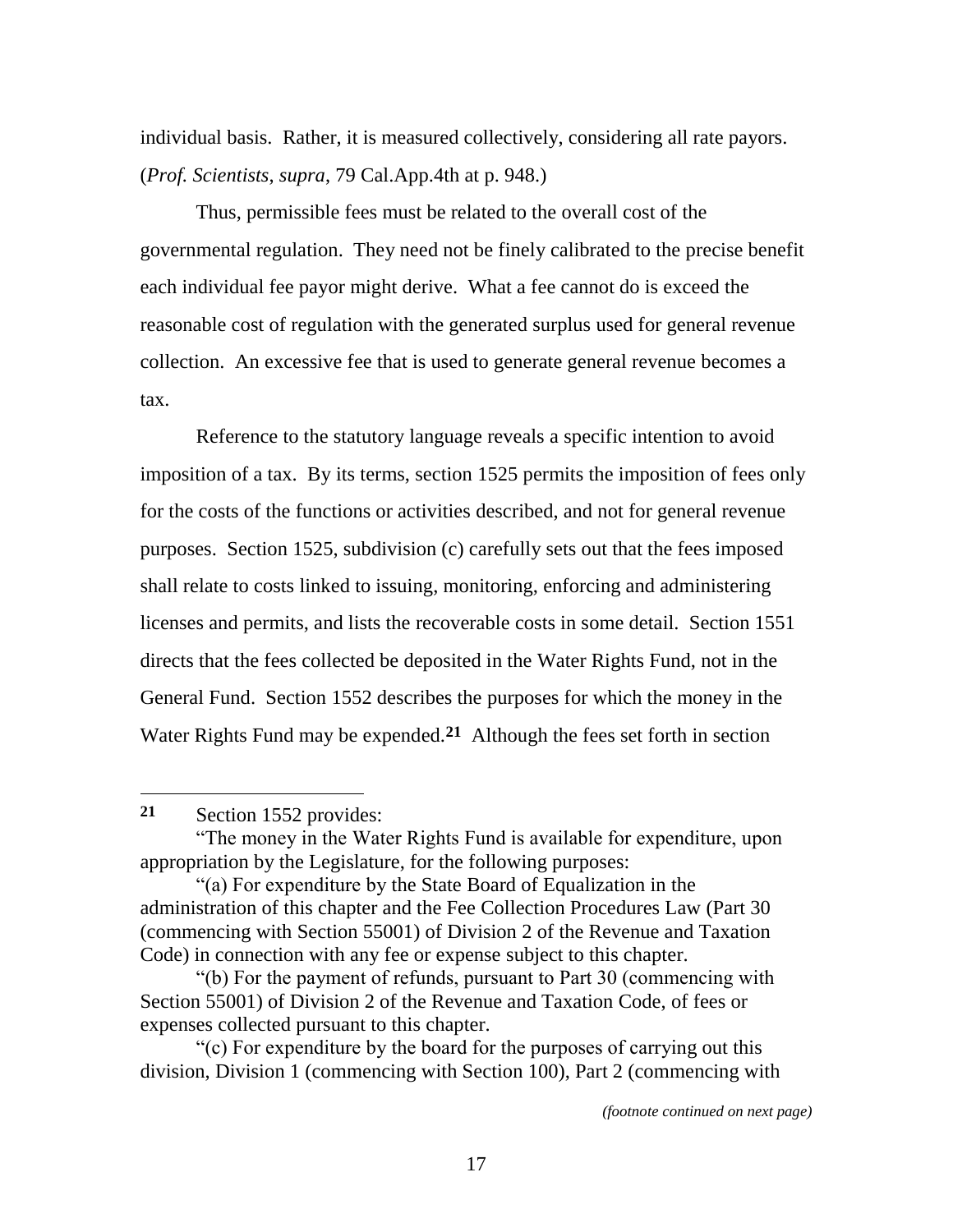1551 come from various sources, including some that do not involve the services described in section 1525,**22** it cannot be argued that the fees are excessive just because sections 1551 and 1552 list a variety of revenues to be deposited in the Water Rights Fund.

Section 1552 does not describe how the various revenues deposited in the Water Rights Fund should be allocated. However, no statutory language precludes the segregation and application of collected fees to fund services described in that section.**23**

Section 1525 does not require the SWRCB to collect anything more than the administrative "costs incurred" in carrying out the functions authorized in its subdivisions (a), (b) and (c). Also, section 1525, subdivision (c) directs the

*(footnote continued from previous page)*

l

Section 10500) of Division 6, and Article 7 (commencing with Section 13550) of Chapter 7 of Division 7.

"(d) For expenditures by the board for the purposes of carrying out Sections 13160 and 13160.1 in connection with activities involving hydroelectric power projects subject to licensing by the Federal Energy Regulatory Commission.

"(e) For expenditures by the board for the purposes of carrying out Sections 13140 and 13170 in connection with plans and policies that address the diversion or use of water."

**22** Section 1551 provides:

"All of the following shall be deposited in the Water Rights Fund:

"(a) All fees, expenses, and penalties collected by the board or the State Board of Equalization under this chapter and Part 3 (commencing with Section 2000).

"(b) All funds collected under Section 1052, 1845, or 5107.

"(c) All fees collected under Section 13160.1 in connection with certificates for activities involving hydroelectric power projects subject to licensing by the Federal Energy Regulatory Commission."

**23** The Court of Appeal referred to the situation as "an accounting issue that concerns how the monies are treated within the Water Rights Fund."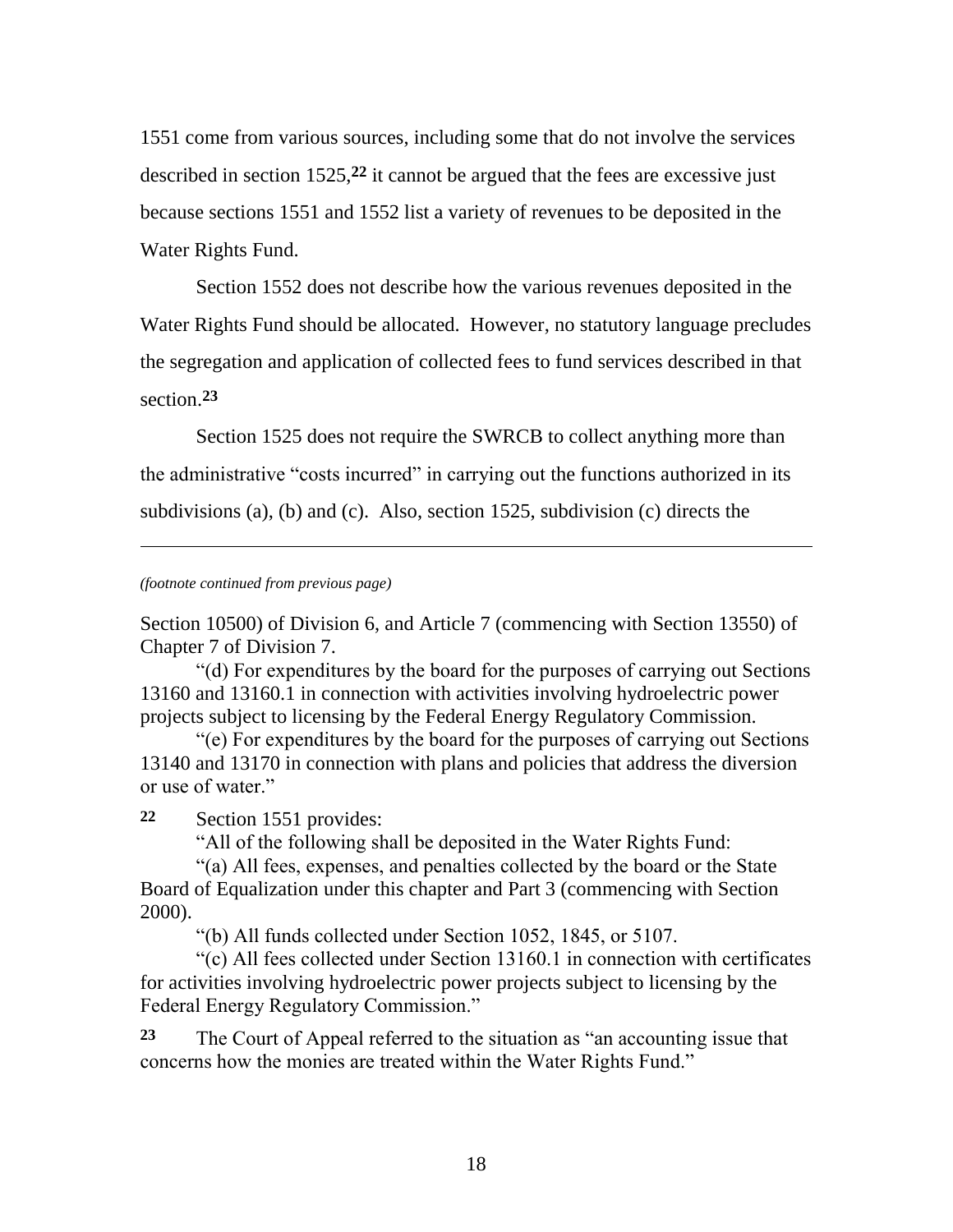SWRCB to set the fee schedules so that the "total amount of fees collected . . . equals that amount necessary to recover costs incurred in connection with" the Division's administration of the provisions of subdivisions (a) and (b). Similarly, section 1525, subdivision (d)(3) requires the SWRCB to "set the amount of total revenue collected each year through the fees authorized by this section at an amount equal to the revenue levels set forth in the annual Budget Act *for this activity*." (Italics added.) Although the "activity" subject to fees under this section could represent all of the Division's activities, the Court of Appeal correctly noted, "[T]here is nothing in the 'total amount' or 'total revenue' provisions of subdivisions (c) and (d) that requires the SWRCB to set the fees so as to collect anything more than the administrative "costs incurred" in carrying out the permit functions authorized in subdivisions (a), (b) and (c)." Also, there is a safeguard in subdivision (d)(3) authorizing the SWRCB to "further adjust the annual fees" if it "determines that the revenue collected during the preceding year was greater than, or less than, the revenue levels set forth in the annual Budget Act . . . ." (§ 1525, subd. (d)(3).) Thus, the fees charged under section 1525 are linked to the activities the Division performs.

## **"As applied" challenge**

Plaintiffs also contend section 1525 is unconstitutional as applied through the fee schedule in regulation 1066 because the fees are so disproportionate that they are unreasonable. Central to the resolution of this issue is an understanding of the extent and costs of the Division"s regulatory "activity." (§ 1525, subd.  $(d)(3)$ .) The parties diverge in their approach.

As noted, on its face the statutory scheme appears simply to permit the recovery of costs the SWRCB incurs in annual supervision of water usage and the processing of applications for new or modified rights. However, plaintiffs argue the following: (1) While the Division engages in a variety of activities that benefit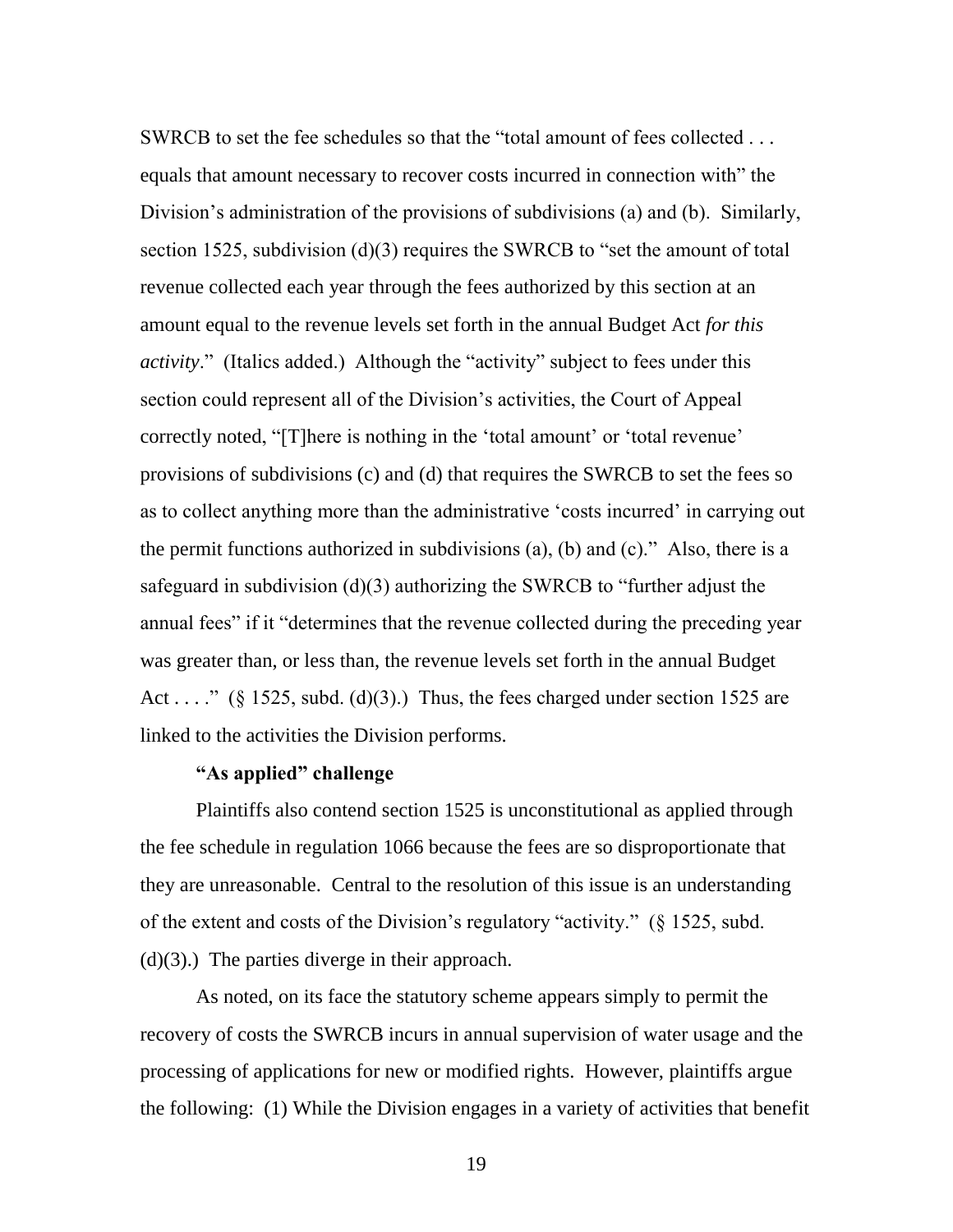all water rights holders, and the general public, it is only authorized to impose fees on 40 percent of rights holders. (2) Because the statutory scheme requires that 100 percent of the Division"s annual budget must be recovered through fees, the result is that 40 percent of rights holders are charged for the entire cost of operations that benefit all rights holders and the public at large. This disparity is brought to bear not on the face of the statutes, but in the regulations authorizing fee collection. Plaintiffs claim the regulations impose unreasonable fees because they are so disproportionate to the benefit derived by the fee payors or the burden they place on the regulatory system. (See *Sinclair Paint*, *supra*, 15 Cal.4th at p. 878.) Therefore, plaintiffs contend the fees operate as a tax and are unconstitutional because the authority for their imposition was not approved by a two-thirds vote of the Legislature.

On the other hand, the SWRCB claims that the fees are proportional and that plaintiffs" focus on the benefits of the regulatory program is misplaced. It argues that the broad benefits of the program must be distinguished from its costs. The Board contends that it can allocate the majority of its regulatory costs to persons subject to the water rights permit and license system because its costs flow primarily from the administration of that permit and license system. It acknowledges that the benefits that result from the regulation of permits and licenses may be characterized as benefits not only to permit and license holders, but also to the general public, and other water rights holders not subject to its fee system. But, the Board argues, that does not alter the fact that its costs are largely due to its oversight and administration of the permit and license system and not the regulation of the public or other water rights holders. The Board claims that some 95 percent of its time and expense are directed toward servicing and regulating those licensees and permittees against whom the challenged fees were assessed. As we explain below, however, the trial court made no findings on this claim.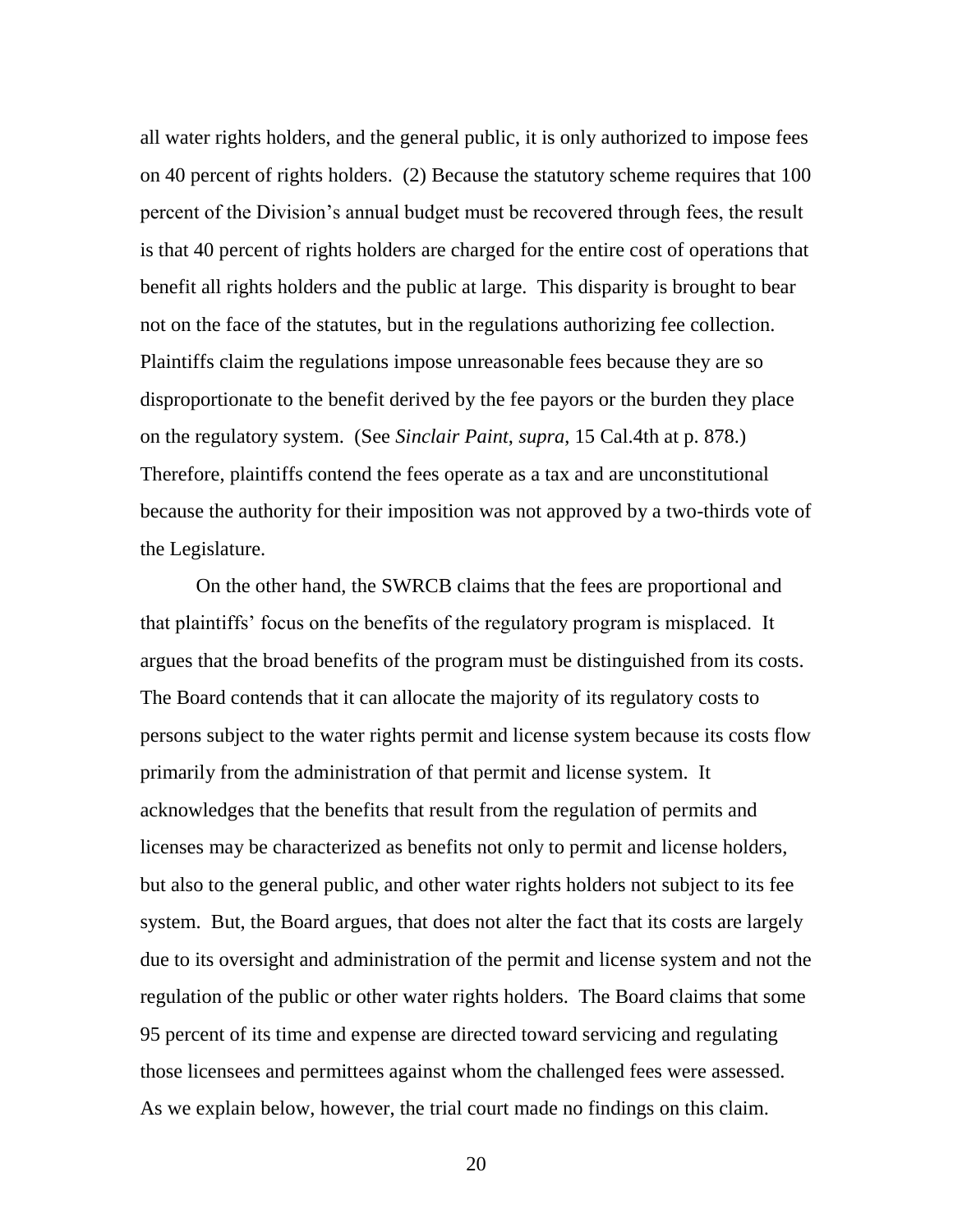In weighing these arguments, we look to our decision in *Sinclair Paint*, *supra*, 15 Cal.4th at page 866. There, the plaintiff challenged the fee in question on the basis that the fee was not regulatory in nature, but rather was aimed at raising revenue.<sup>24</sup> We acknowledged that "the term 'special taxes'... " does not embrace fees charged in connection with regulatory activities which fees do not exceed the reasonable cost of providing services necessary to the activity for which the fee is charged and which are not levied for unrelated revenue purposes." [Citations.]" " (*Sinclair Paint*, *supra*, 15 Cal.4th at p. 876.) We held that the fee in question was a regulatory fee and not a tax because it was "imposed . . . to mitigate the actual or anticipated adverse effects of the fee payers' operations." (*Id.* at p. 870.) Thus, in *Sinclair Paint*, to determine the tax or fee issue, we directed courts to examine the costs of the regulatory activity and determine if there was a reasonable relationship between the fees assessed and the costs of the regulatory activity. (*Id.* at pp. 870, 878.)**25**

Thus, the question revolves around the scope and the cost of the Division's regulatory activity and the relationship between those costs and the fees imposed. It is further complicated by the fact that not all those who hold water rights are required to pay the fee. Unfortunately, the record before us is insufficient to resolve the "tax or fee" question. The trial court's order lacks sufficient factual findings for us to determine whether the fees, as imposed, were reasonably

 $\overline{a}$ 

**<sup>24</sup>** The plaintiff also did not contend that the fees exceeded the reasonable cost of the services provided or that they were charged for unrelated revenue purposes. (*Sinclair Paint*, *supra*, 15 Cal.4th at p. 876.)

**<sup>25</sup>** On remand, we also allowed plaintiffs "to prove . . . that the amount of fees assessed and paid exceeded the reasonable cost of providing the . . . services for which the fees were charged, or that the fees were levied for unrelated revenue purposes." (*Sinclair Paint*, *supra*, 15 Cal.4th at p. 881.)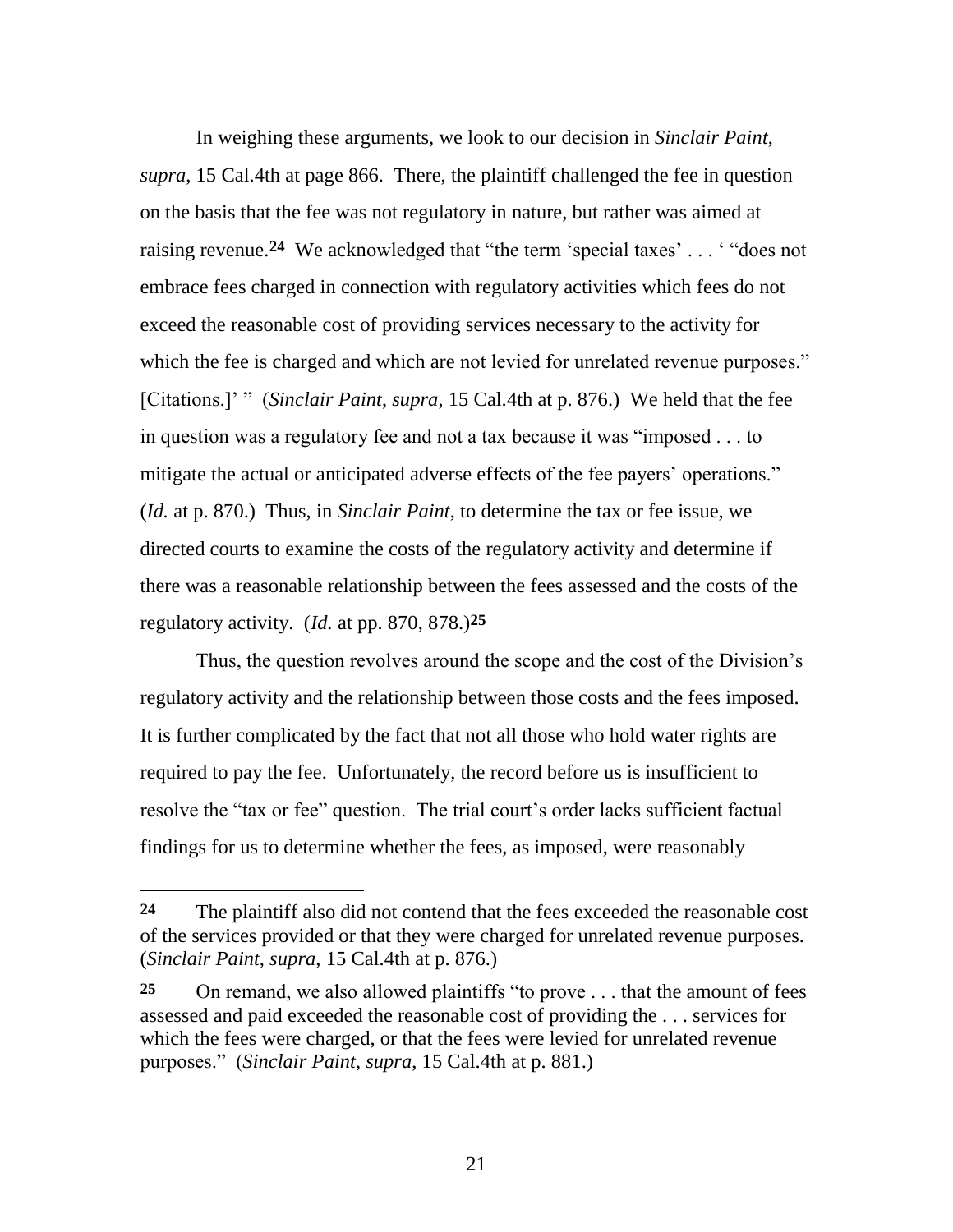proportional to the costs of the regulatory program. In fact, at the hearing on plaintiffs" motion for a peremptory writ of mandate, the trial court stated it did not believe it was required to make detailed findings.

We have previously noted that "[i]t has long been the general rule and understanding that "an appeal reviews the correctness of a judgment as of the time of its rendition, upon a record of matters which were before the trial court for its consideration." [Citation.] This rule reflects an "essential distinction between the trial and the appellate court . . . that it is the province of the trial court to decide questions of fact and of the appellate court to decide questions of law.  $\ldots$ . [Citation.] The rule promotes the orderly settling of factual questions and disputes in the trial court, provides a meaningful record for review, and serves to avoid prolonged delays on appeal." (*In re Zeth S.* (2003) 31 Cal.4th 396, 405.) Here, the trial court erred by failing to provide a sufficient record to rule on the question of law. Accordingly, this matter must be remanded. The trial court is directed to make detailed findings focusing on the Board"s evidentiary showing that the associated costs of the regulatory activity were reasonably related to the fees assessed on the payors. (*Sinclair Paint*, *supra*, 15 Cal.4th at p. 870.) Of course, plaintiffs are free to renew their claim that the fees assessed exceeded the reasonable cost of the Division"s services. (*Id.* at p. 881.)**26** 

The trial court's findings should include whether the fees are reasonably related to the total budgeted cost of the Division's "activity" (see  $\S$  1525, subd. (c)), keeping in mind that a government agency should be accorded some

**<sup>26</sup>** Because we remand, we need not address the SWRCB"s contention that the "polluter pays" rationale justifies the annual cost allocation because the money collected supports regulatory activities that serve an important public purpose and are a valid exercise of the police power.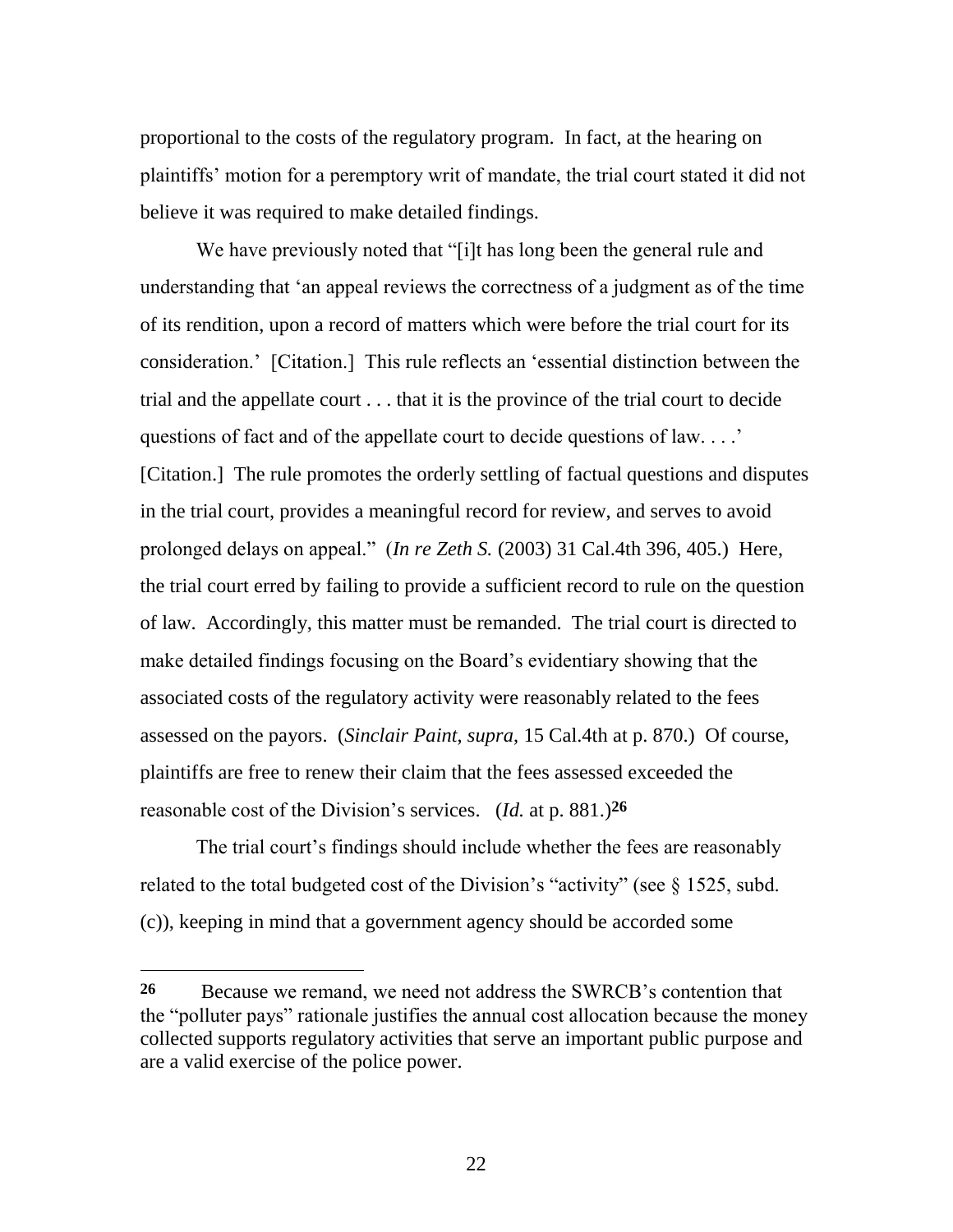flexibility in calculating the amount and distribution of a regulatory fee. Focusing on the activity and its associated costs will allow the trial court to determine whether the assessed fees were reasonably proportional and thus not a tax. (*Sinclair Paint*, *supra*, 15 Cal.4th at p. 870.) The court must determine whether the statutory scheme and its implementing regulations provide a fair, reasonable, and substantially proportionate assessment of all costs related to the regulation of affected payors.

### **C. Federal Contractors**

Plaintiffs Northern California Water Association and Central Valley Water Project Association contend that section 1525, subdivision (a), is unconstitutional because it improperly imposes an ad valorem tax on real property. This argument assumes that water rights are real property rights, and that the fee imposed by section 1525 is based upon the ownership of real property. Because the assumption is faulty, the argument fails.

The water rights at issue are "usufructuary" only and do not confer a right of private ownership in a watercourse.**27** (*Shirokow*, *supra*, 26 Cal.3d at p. 307.) California"s water is owned by the people and the right to use water is prescribed by law. (§ 102.) We agree with the Court of Appeal that "[p]otentially conflicting water right claims and uses, not real property ownership, give rise to the need for regulation through the system of permits and licenses administered by the Division." Appropriative riparian rights are incidental and appurtenant to the land upon which they are used. (*Fullerton v. State Water Resources Control Bd.* (1979) 90 Cal.App.3d 590, 598.) It is the right to *use* the water that gives rise to the fee.

**<sup>27</sup>** A "usufructuary" right is a right to use something, not to hold title to it. (12 Witkin, Summary of Cal. Law (10th ed. 2005) Real Property, § 917, pp. 1106- 1107.)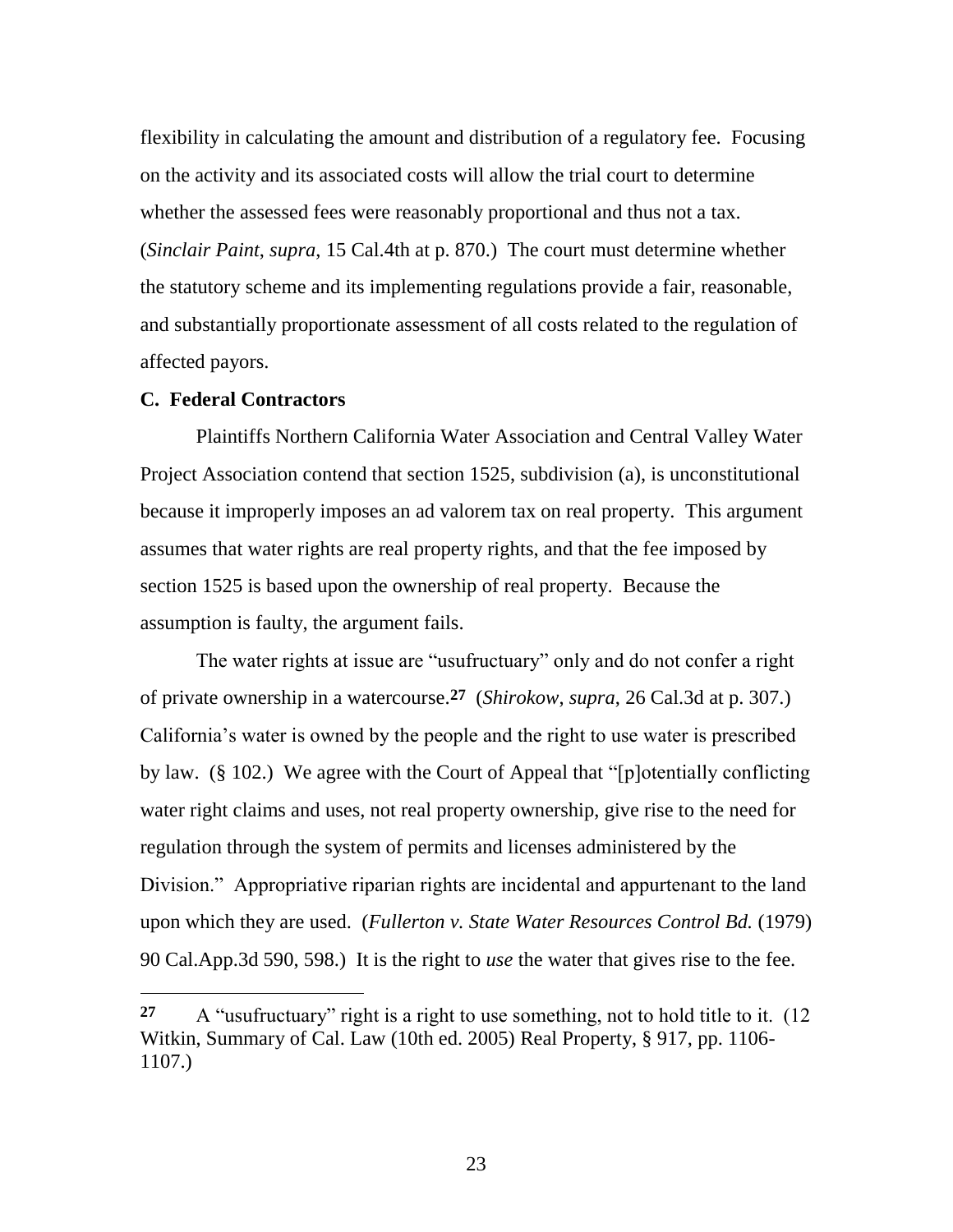On its face, section 1525"s scheme is not an ad valorem tax on a real property interest.

### **Facial challenge**

These same plaintiffs also contend that sections 1540 and 1560 are unconstitutional on their face because they violate the supremacy clause of the United States Constitution. (See *McCulloch v. Maryland* (1819) 17 U.S. (4 Wheat.) 316, 425-437.) Under established principles of sovereign immunity, the federal government is immune from state taxation absent its consent. (See *Davis v. Michigan Dept. of Treasury* (1989) 489 U.S. 803, 812-813.)

Section 1540 provides in relevant part: "If the board determines that the person or entity on whom a fee or expense is imposed will not pay the fee . . . based on the fact that the fee payer has sovereign immunity under Section 1560, the board may allocate the fee or expense, or an appropriate portion of the fee or expense, to persons or entities who have contracts for the delivery of water from the person or entity on whom the fee or expense was initially imposed. The allocation of the fee or expense to these contractors does not affect ownership of any permit, license, or other water right, and does not vest any equitable title in the contractors."

Section 1560 states that the fees imposed under section 1525 apply to the United States and Indian tribes "to the extent authorized under federal or tribal law." (§ 1560, subd. (a).) Also, section 1560, subdivision (b)(2) provides that the SWRCB should allocate the fees as provided in section 1540 should the United States or an Indian tribe refuse to pay them.

Thus, the plain language of section 1540 provides that if a federal or tribal obligee asserts sovereign immunity under section 1560, the SWRCB may allocate the fee, or a portion of the fee, to persons or entities that have water delivery contracts with the obligee. This practice is permitted under federal law when a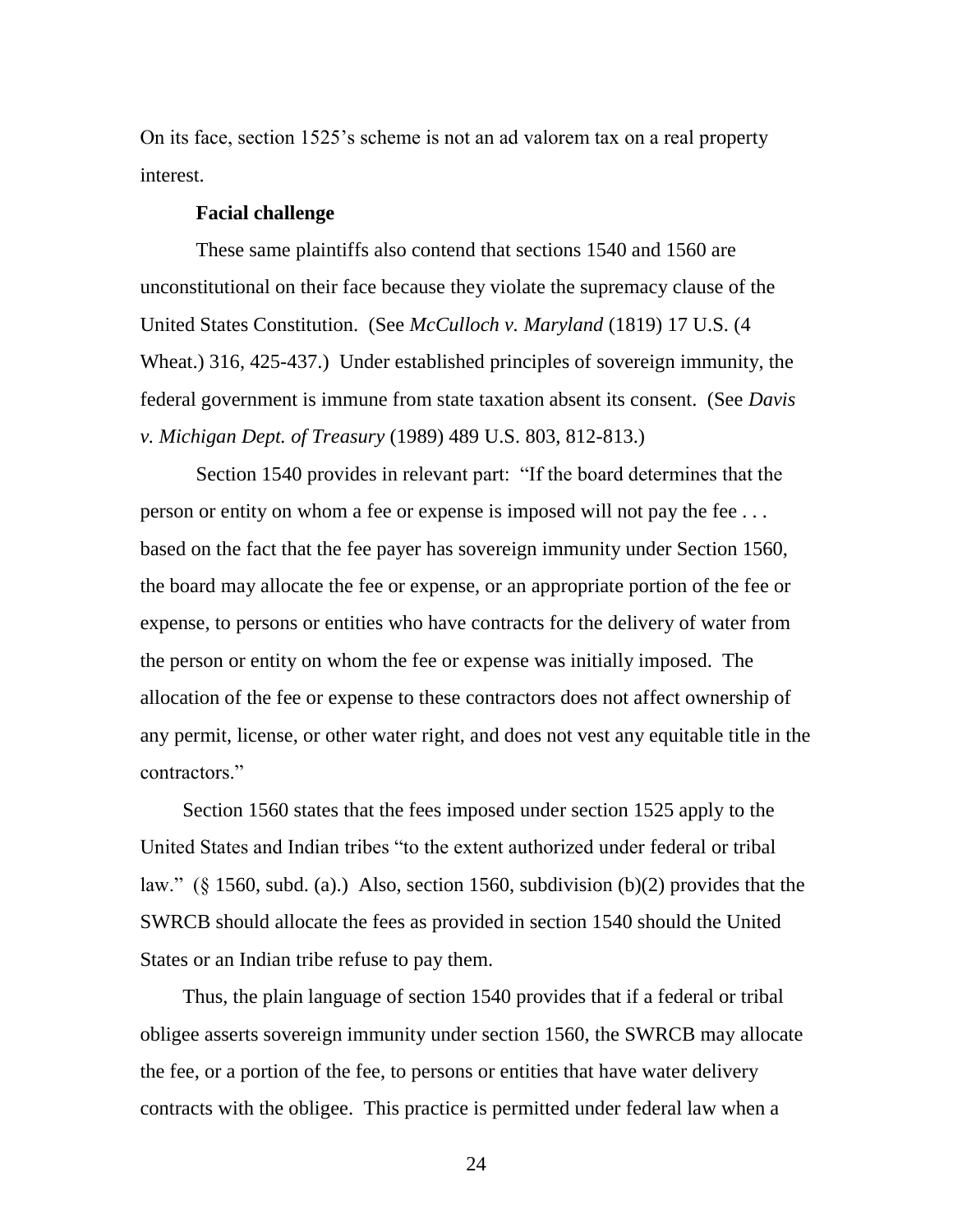private contractor"s use of United States property may be taxed.**28** But the allocation is limited to the extent the contractor has beneficial or possessory use of the property. (See *United States v. County of Fresno* (1977) 429 U.S. 452, 462 (*County of Fresno*); *United States v. Nye County Nevada* (9th Cir. 1991) 938 F.2d 1040, 1042-1043 (*Nye County*); *United States v. Hawkins County, Tennessee* (6th Cir. 1988) 859 F.2d 20, 23 (*Hawkins County*).)**29** We reject the contention that the statutory scheme imposes the fees on water rights of the United States and not the private contractors. Clearly, any attempt to impose fees on the federal government would be resisted on sovereign immunity grounds.

Accordingly, neither section 1540 nor section 1560 authorizes imposition of a fee that facially violates the supremacy clause or state and federal rights to equal protection and due process.

## **"As applied" challenge**

 $\overline{a}$ 

We next address the implementing regulation. Under regulation 1073, the SWRCB assessed annual costs against the federal contractors, prorating among them the amount of annual fees associated with *all* the Bureau of Reclamation"s permits and licenses—over 116 million acre-feet. However, while the Bureau holds all the permits and licenses, the contractors have contractual rights for water delivery over only 6.6 million acre-feet or about 5 percent of all rights held by the Bureau. The Court of Appeal held that regulation 1073 violated the supremacy

**<sup>28</sup>** When conducting a supremacy clause analysis, federal courts do not distinguish between fees and taxes. (See *Novato Fire Protection Dist. v. United States* (9th Cir. 1999) 181 F.3d 1135, 1138-1139; *United States v. Anderson Cottonwood Irrigation Dist.* (N.D.Cal. 1937) 19 F.Supp. 740, 741.)

**<sup>29</sup>** Also, section 1560, subdivision (a) provides that the fees are only to be collected "to the extent authorized under federal or tribal law."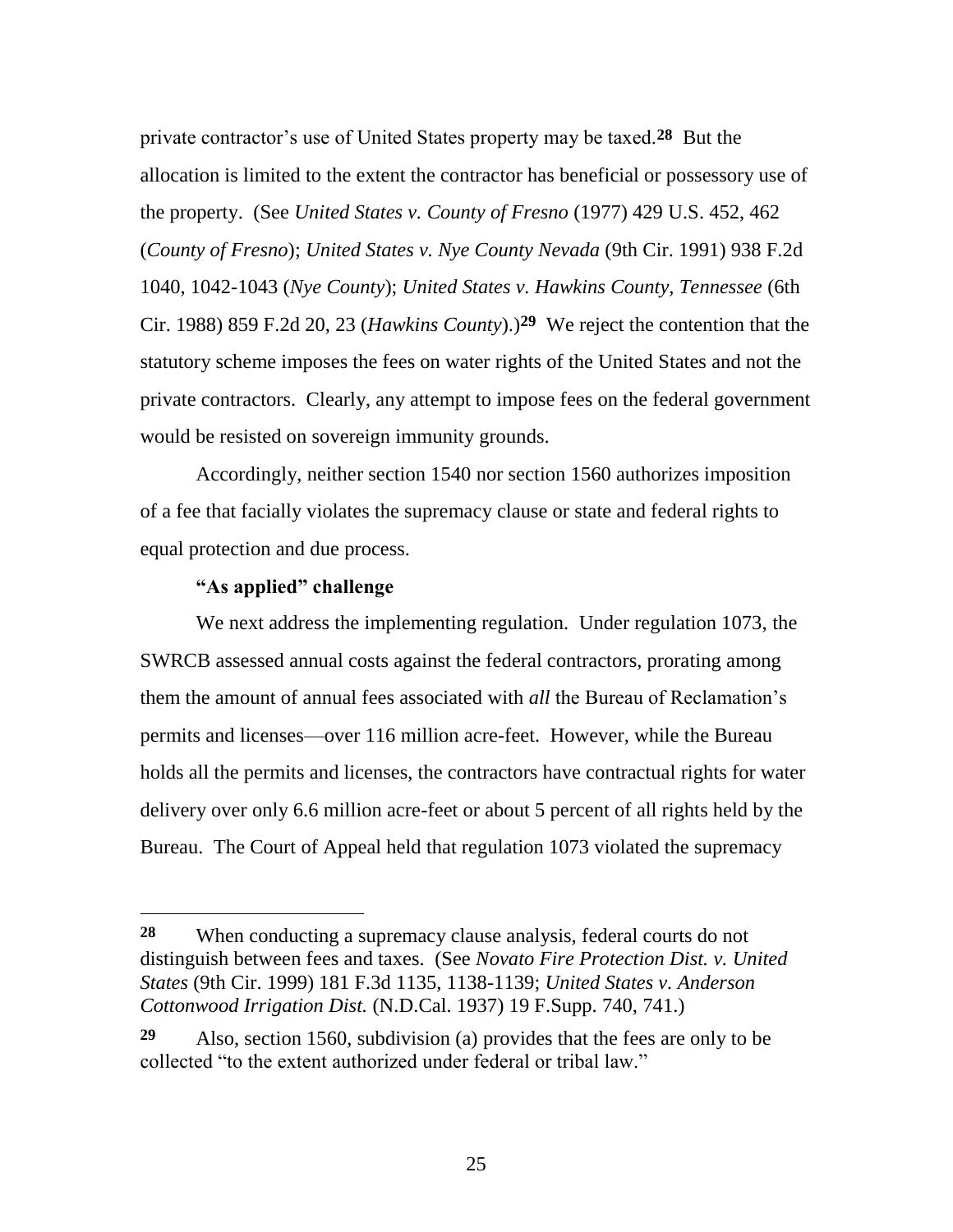clause because it required "the federal contractors to pay for the entire amount of annual fees that would otherwise be imposed on the Bureau."

To successfully defend a supremacy clause challenge to a tax on persons or entities that contract with the federal government, the taxing authority must segregate and tax only the beneficial or possessory interest in the property. (See *County of Fresno*, *supra*, 429 U.S. at p. 462; *Nye County*, *supra*, 938 F.2d at pp. 1042-1043; *Hawkins County*, *supra*, 859 F.2d at p. 23.) Thus, although the SWRCB has the authority to impose regulatory costs on the federal contractors, it can do so only to the extent of the contractors' interest.

Regulation 1073"s formula required the federal contractors to pay for the entire amount of annual costs that would be imposed on the Bureau of Reclamation despite the fact that their contractual rights represented a small proportion of the whole. Plaintiffs claim that the result is a disproportionate assessment of fees, thereby making regulation 1073 unconstitutional under the supremacy clause.**30** (*County of Fresno*, *supra*, 429 U.S. at p. 462.) They contend that the fees should be based on the amount of water they contracted to deliver.

The SWRCB counters that the imposition of the fee should not be limited to the amount of water actually deliverable under the federal contracts. The SWRCB argues that it correctly calculated the fees using the face value of the

 $\overline{a}$ 

**<sup>30</sup>** We reject plaintiff Northern California Water Association"s contention that because the federal government is immune from the fee under federal law there should be no fee imposed on the federal contractors. (*County of Fresno, supra,* 429 U.S. at p. 453.)

Plaintiffs also argue that the annual fee is unconstitutional because the SWRCB failed to provide any evidence showing that this amount is reasonably related to the cost of the regulatory burden. This argument fails. The SWRCB presented evidence to the trial court in support of the amount charged for the annual fee.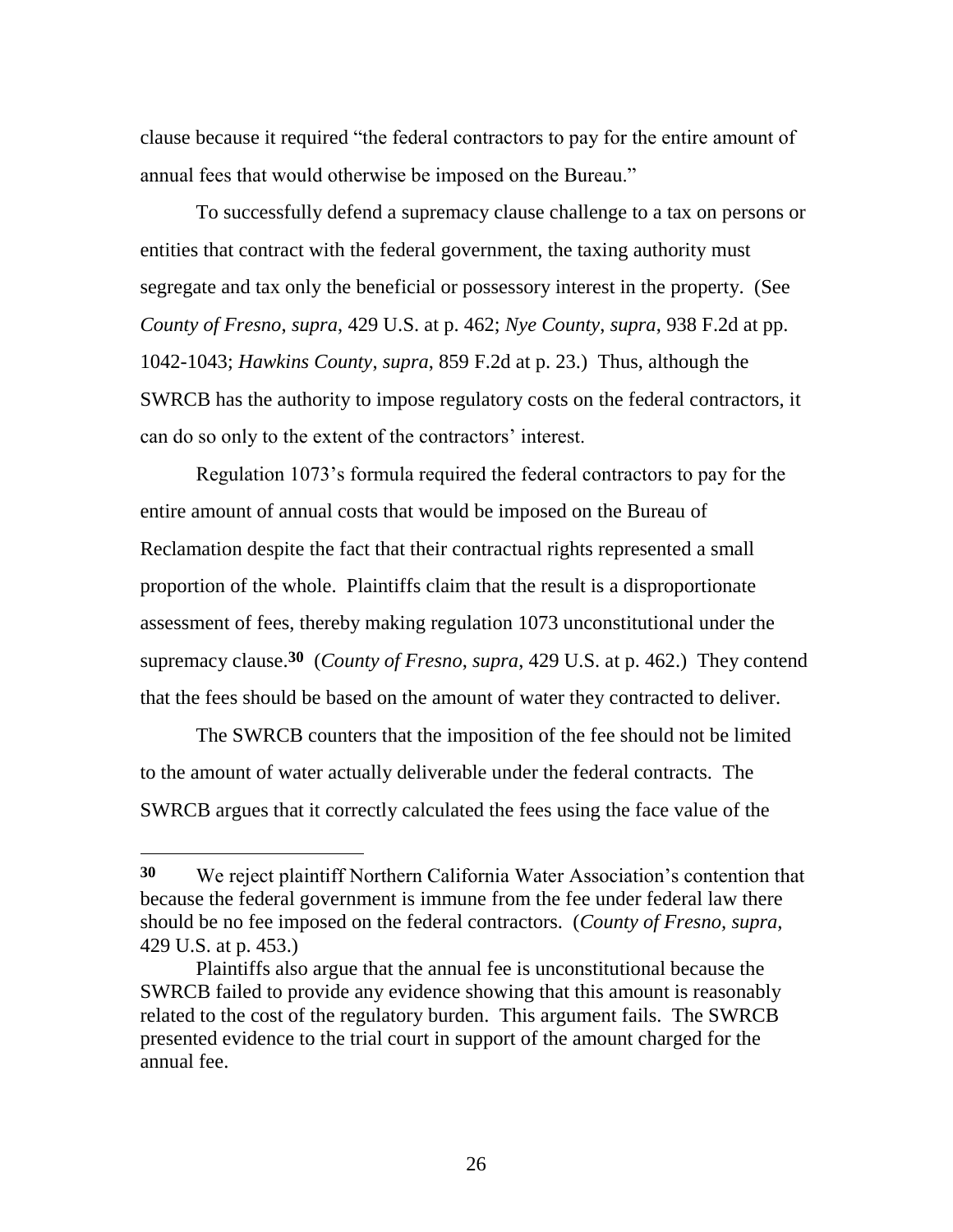permitted and licensed water rights. The face value is the total annual amount of water diversion authorized by the federally held permit or license. The SWRCB argues that the amount of diversions authorized by the federally held permits and licenses generally exceeds the amount of the water delivery contracts. The difference between the amount available for diversion and the amount actually delivered is due to factors that include hydrological variation, the need to hold water in storage for future dry years, conveyance and evaporation losses, and water releases to mitigate for project impacts on fish and wildlife.

In addition, the SWRCB argues the following. The Bureau of Reclamation controls the CVP water under permits and licenses issued and regulated by the Water Rights Division. The water is held for two primary purposes: hydroelectric power generation and water supply. The SWRCB sought to apportion a fair share of the regulatory costs associated with these permits and licenses to those water users who benefit through their water delivery contracts with the Bureau. As a result, the SWRCB initially discounted the value of the permits and licenses by approximately 50 percent to account for hydroelectric power generation use, then allocated to the federal contractors a pro rata share of the regulatory costs to the remaining value of the Bureau's permits and licenses that related to water supply. Accordingly, the Board argues, these charges were reasonably calculated because they apportioned the Division"s costs of administering the Bureau"s permits and licenses, exclusive of those costs related to hydroelectric generation, to the federal contractors who benefited from the receipt of the water.

The SWRCB asserts that this is a fair apportionment of costs that withstands a supremacy clause challenge. It argues the federal contractors' beneficial interest is not properly valued by a simple calculation of the proportion of total CVP water the contractors are entitled to receive under their contracts. It claims that a fair determination of the federal contractors" beneficial interest must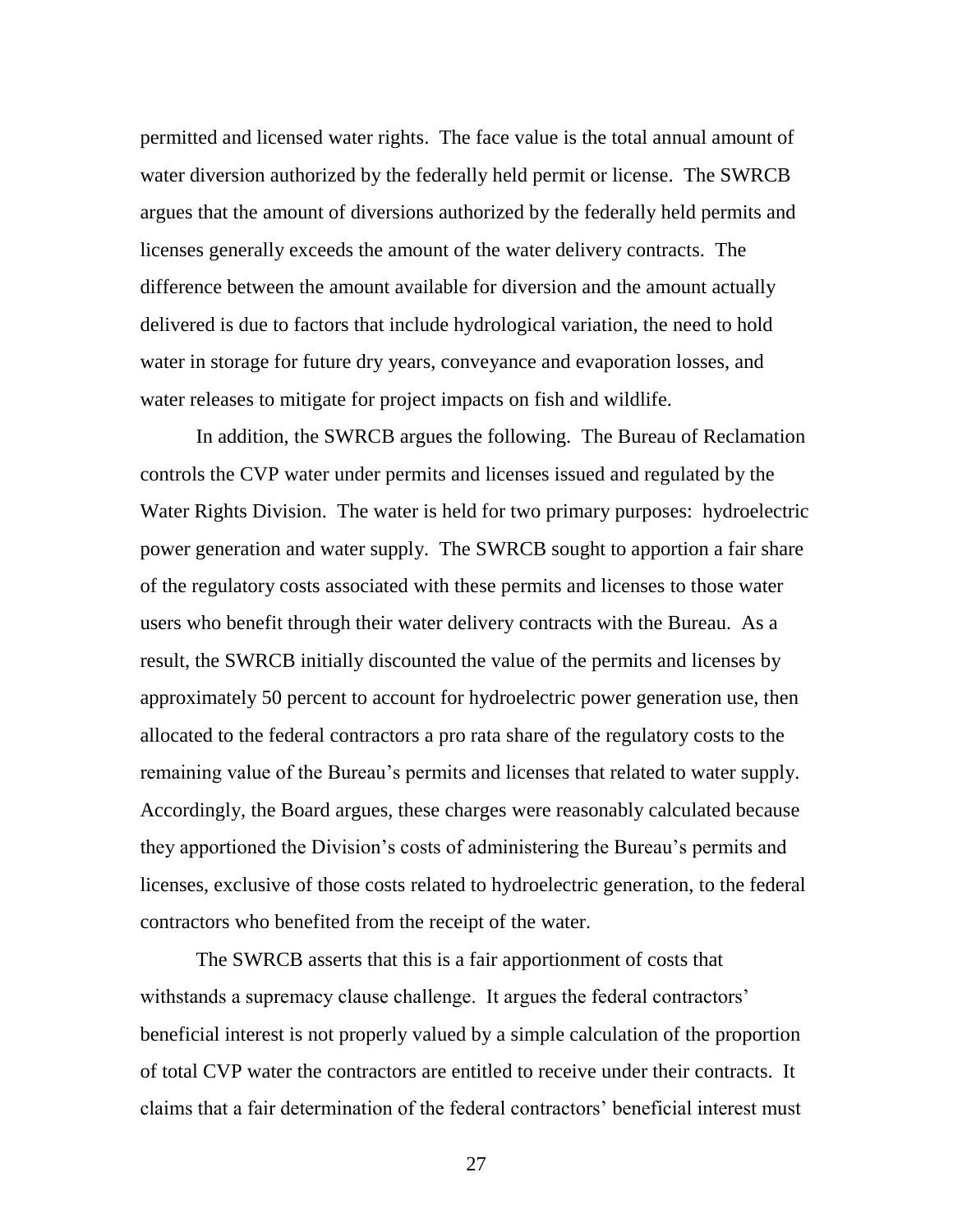include consideration of the system that supports and ensures the delivery of the amount contracted, not just the amount of water contracted for delivery. Thus, the SWRCB proposes that the federal contractors have a taxable interest in the "face value" of the Bureau"s water rights held under permits and licenses, less any amounts used for hydroelectric generation.

We agree with the SWRCB. However, again due to conflicting factual assertions and an inadequate record, we cannot determine how much of the total water in question is used to support the water delivered and can thus be allocated to the federal contractors" beneficial interest. Accordingly, we remand for the trial court to determine the contractors" beneficial interest and the value of that interest. The trial court shall make findings as to whether the Board has fairly evaluated the federal contractors' beneficial interest, such that water not actually under contract for delivery is fairly attributable to the value of the delivery contracts themselves.**31**

**<sup>31</sup>** Because we reverse the Court of Appeal"s judgment and remand this matter to the trial court so it can make findings and a determination as to whether the fees were improperly imposed, we need not address plaintiffs' claim that the Court of Appeal erred by limiting refunds.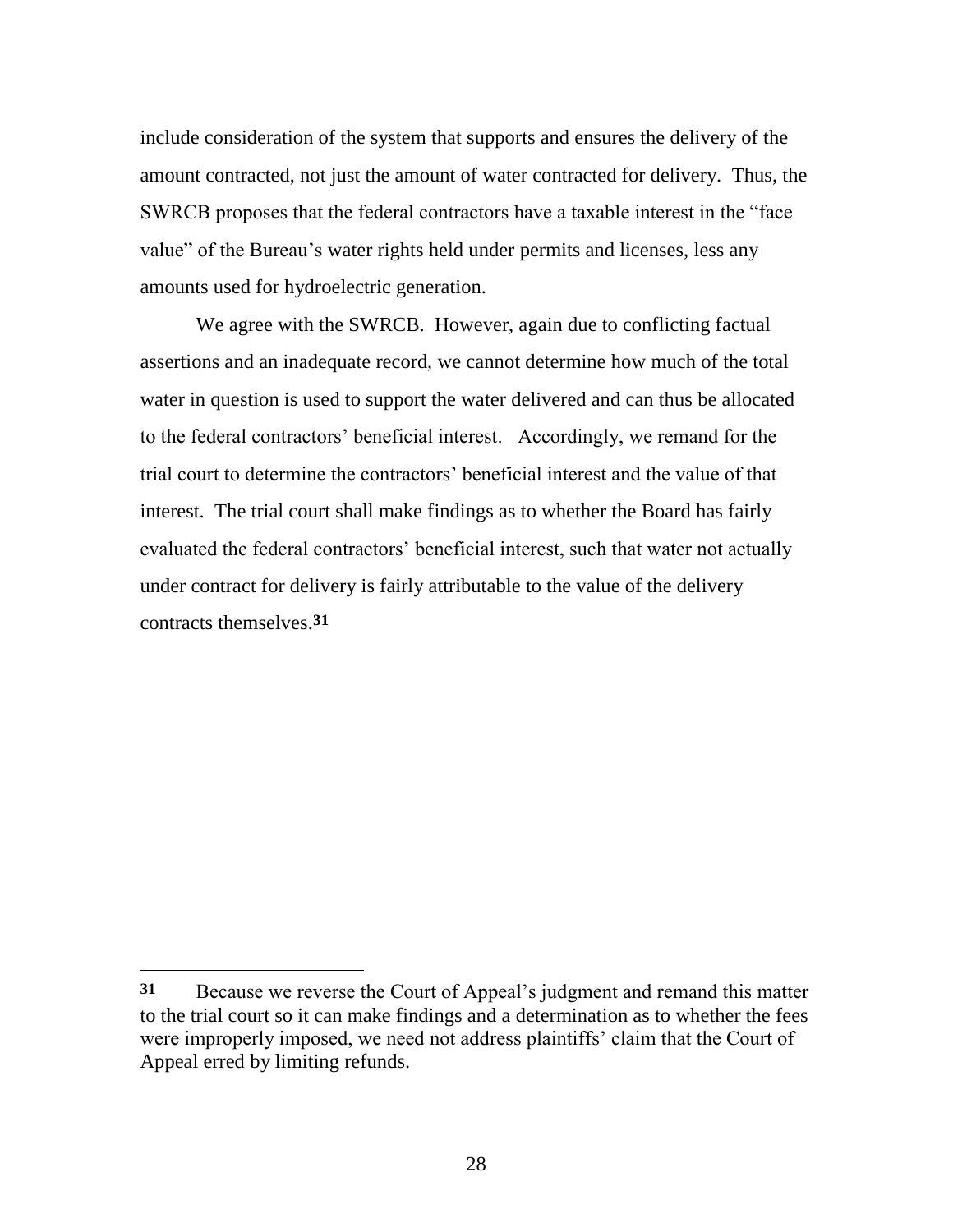# **DISPOSITION**

We affirm the Court of Appeal's judgment holding that the fee statutes at issue are facially constitutional. However, the Court of Appeal"s judgment is reversed as to its determination that the statutes and their implementing regulations are unconstitutional as applied. We remand this matter for the Court of Appeal to remand to the trial court for proceedings consistent with this opinion.

# **CORRIGAN, J.**

**WE CONCUR:** 

**KENNARD, Acting C. J. BAXTER, J. WERDEGAR, J. CHIN, J. MORENO, J. GEORGE, J. \***

\_\_\_\_\_\_\_\_\_\_\_\_\_\_\_\_\_\_\_\_\_\_\_

<sup>\*</sup> Retired Chief Justice of California, assigned by the Chief Justice pursuant to article VI, section 6 of the California Constitution.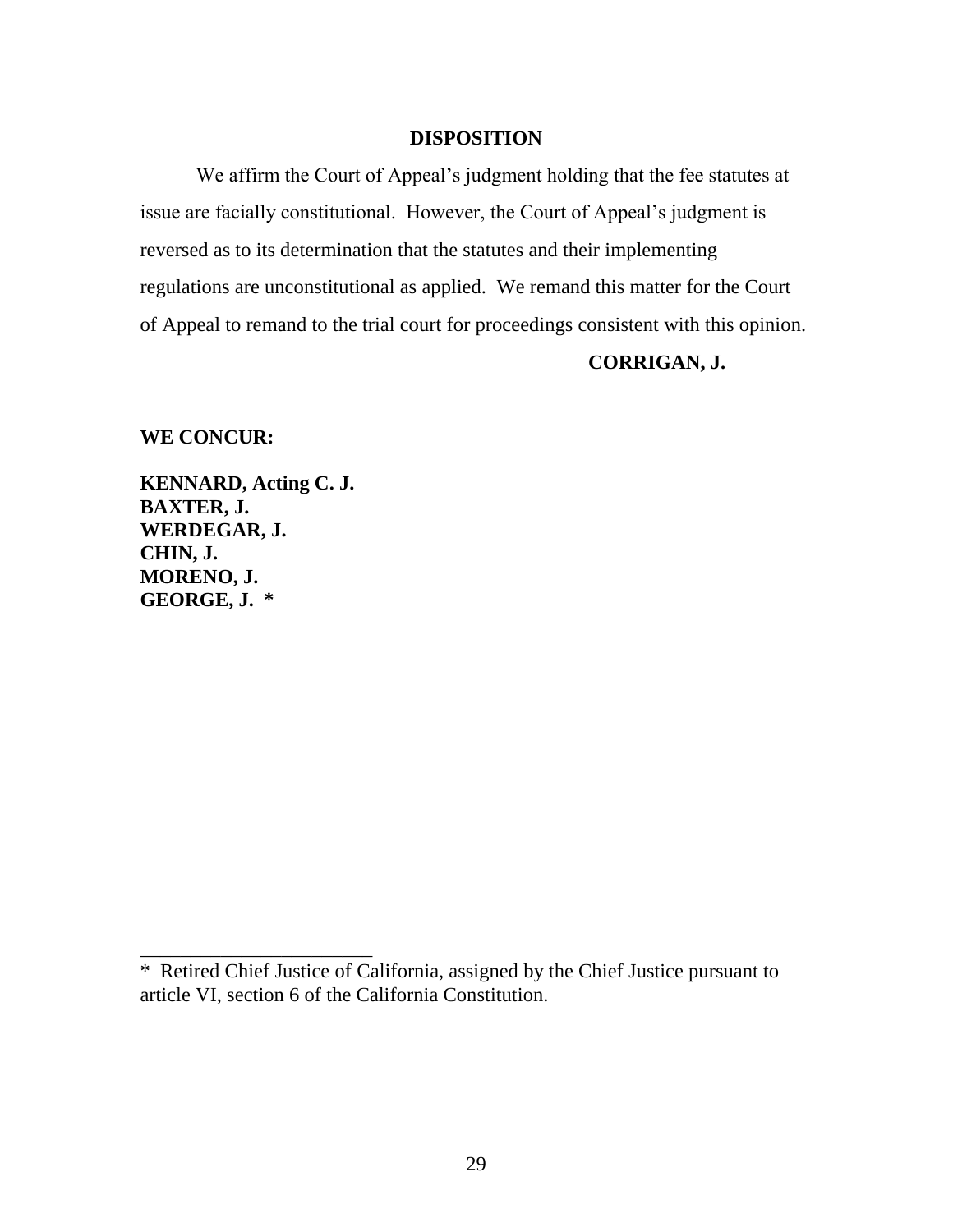## **CONCURRING OPINION BY MORENO, J.**

I concur in the majority opinion. I write separately to offer these additional reflections on the "as applied" challenge to the fee as a tax.

A charge that is labeled a regulatory fee may indeed be a tax in disguise if "the amount of fees assessed and paid exceeded the reasonable cost of providing the [regulatory] services for which the fees were charged, or [if] the fees were levied for unrelated revenue purposes." (*Sinclair Paint Co. v. State Bd. of Equalization* (1997) 15 Cal.4th 866, 881.) Here, there is no allegation that the fees in question are being used for unrelated revenue purposes. Rather, it is contended that only 40 percent of water rights holders are being charged a fee that by right should be charged to all water rights holders, and therefore the fee is not sufficiently linked to the regulatory costs generated by those on whom the fee is imposed and constitutes a tax.

Every government entity that imposes a regulatory fee must decide who should be subject to the fee and who should not. A number of factors may go into that decision, including assessments of the regulatory burdens imposed by the various actors and the administrative convenience of imposing the fee. As the majority states: " "Legislators "need only apply sound judgment and consider "probabilities according to the best honest viewpoint of informed officials" in determining the amount of the regulatory fee." [Citation.]" " (Maj. opn., *ante*, at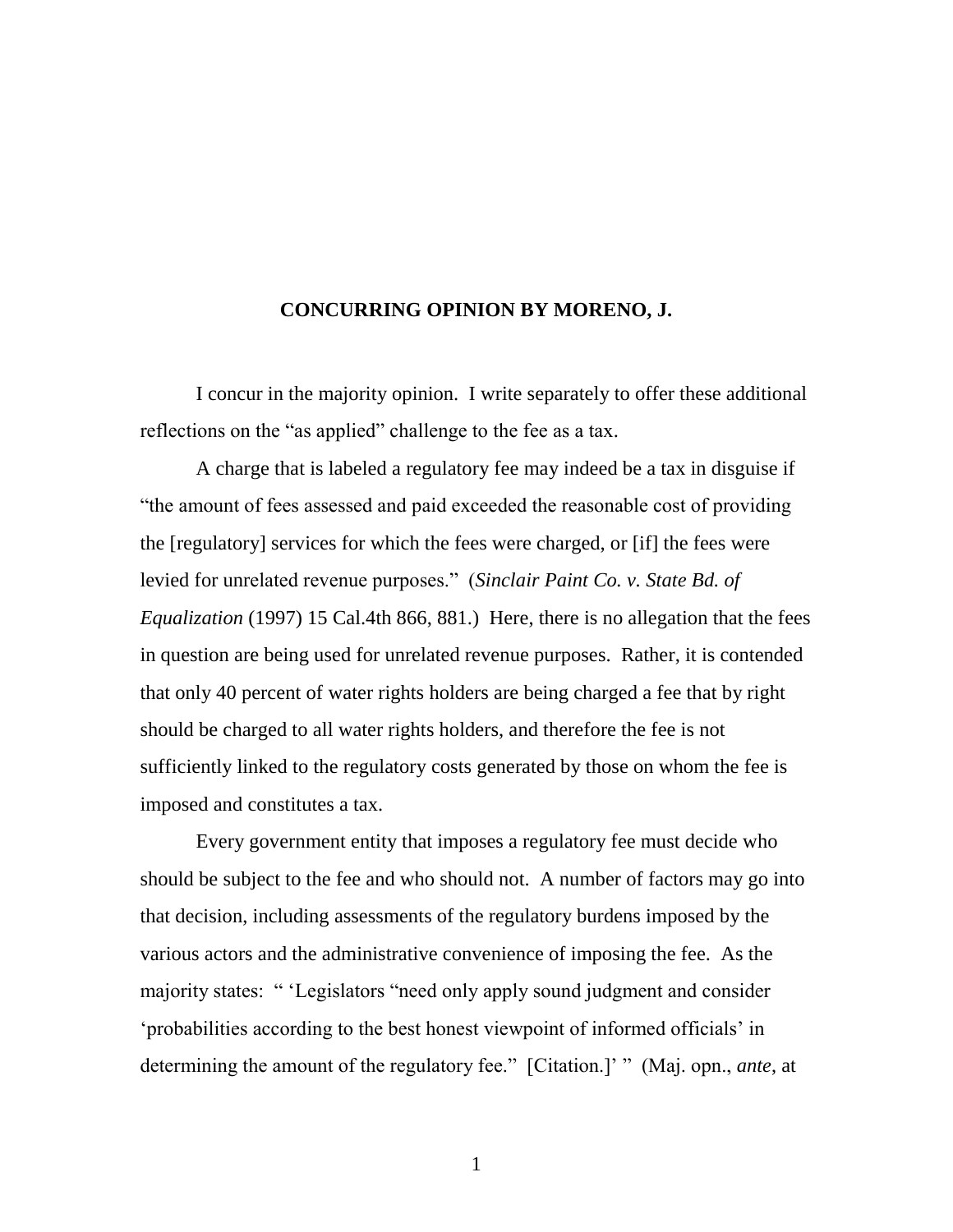p. 16.) So, too, legislators and regulators need only make reasonable decisions about who should be subject to a regulatory fee.

In the present case, the State Water Resources Control Board claims that "some 95 percent of its time and expense are directed toward servicing and regulating those licensees and permittees against whom the challenged fees were assessed." (Maj. opn., *ante*, at p. 20.) The support for this contention stems primarily from a document produced by the board on April 15, 2004, shortly after the present litigation commenced. Because of the uncertain reliability of this document, as well as the trial court's lack of findings, remand is appropriate to determine whether the board"s decisions regarding who would be subject to the fee were reasonable.

MORENO, J.

I CONCUR: WERDEGAR, J.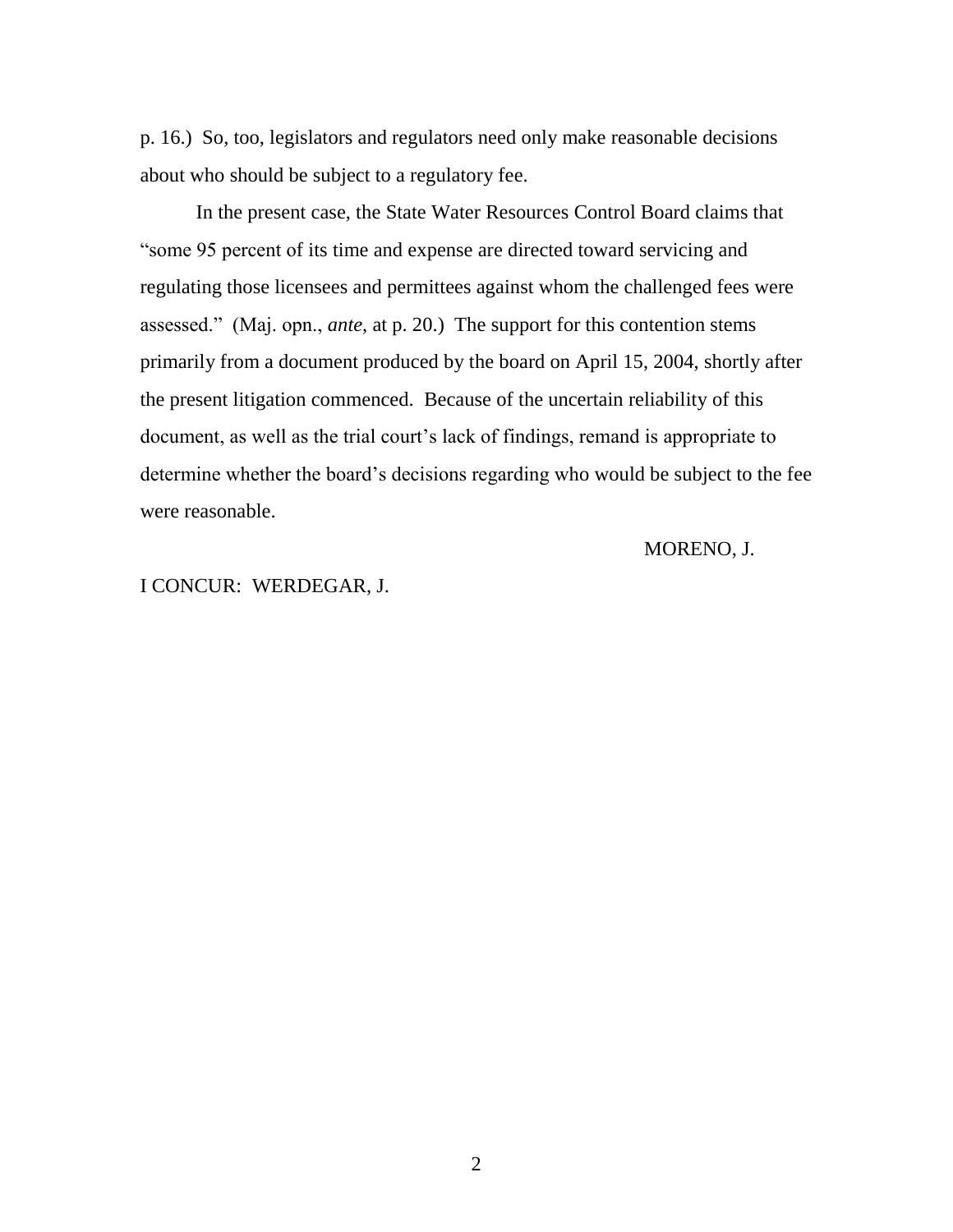*See last page for addresses and telephone numbers for counsel who argued in Supreme Court.*

**Name of Opinion** California Farm Bureau Federation v. California State Water Resources Control Bd. **\_\_\_\_\_\_\_\_\_\_\_\_\_\_\_\_\_\_\_\_\_\_\_\_\_\_\_\_\_\_\_\_\_\_\_\_\_\_\_\_\_\_\_\_\_\_\_\_\_\_\_\_\_\_\_\_\_\_\_\_\_\_\_\_\_\_\_\_\_\_\_\_\_\_\_\_\_\_\_\_\_\_**

**\_\_\_\_\_\_\_\_\_\_\_\_\_\_\_\_\_\_\_\_\_\_\_\_\_\_\_\_\_\_\_\_\_\_\_\_\_\_\_\_\_\_\_\_\_\_\_\_\_\_\_\_\_\_\_\_\_\_\_\_\_\_\_\_\_\_\_\_\_\_\_\_\_\_\_\_\_\_\_\_\_\_**

**\_\_\_\_\_\_\_\_\_\_\_\_\_\_\_\_\_\_\_\_\_\_\_\_\_\_\_\_\_\_\_\_\_\_\_\_\_\_\_\_\_\_\_\_\_\_\_\_\_\_\_\_\_\_\_\_\_\_\_\_\_\_\_\_\_\_\_\_\_\_\_\_\_\_\_\_\_\_\_\_\_\_**

**\_\_\_\_\_\_\_\_\_\_\_\_\_\_\_\_\_\_\_\_\_\_\_\_\_\_\_\_\_\_\_\_\_\_\_\_\_\_\_\_\_\_\_\_\_\_\_\_\_\_\_\_\_\_\_\_\_\_\_\_\_\_\_\_\_\_\_\_\_\_\_\_\_\_\_\_\_\_\_\_\_\_**

**Unpublished Opinion Original Appeal Original Proceeding Review Granted** XXX 146 Cal.App.4th 1126 **Rehearing Granted**

**Opinion No.** S150518 **Date Filed:** January 31, 2011

**Court:** Superior **County:** Sacramento **Judge:** Raymond M. Cadei

#### **Counsel:**

Gibson, Dunn & Crutcher, David A. Battaglia, William E. Thomson, Eileen M. Ahern, Kahn A. Scolnick; Nancy N. McDonough and Carl G. Borden for Plaintiff and Appellant California Farm Bureau Federation.

Somach, Simmons & Dunn, Stuart L. Somach, Kristen T. Castaños, Robert B. Hoffman and Daniel Kelly for Plaintiffs and Appellants Northern California Water Association and Central Valley Project Water Association.

O"Laughlin & Paris, Tim O"Laughlin and William C. Paris for San Joaquin River Group Authority as Amicus Curiae on behalf of Plaintiffs and Appellants.

Jason E. Resnick for Western Growers Association, California Cattlemen"s Association and California Grape and Tree Fruit League as Amici Curiae on behalf of Plaintiffs and Appellants.

Harold Griffith as Amicus Curiae on behalf of Plaintiffs and Appellants.

Downey Brand, Kevin M. O"Brien, Jennifer L. Harder and Joseph S. Schofield for Association of California Water Agencies, Regional Council of Rural Counties and Family Water Alliance as Amicus Curiae on behalf of Plaintiffs and Appellants.

Erica Frank; Michele Pielsticker; Law Office of Anthony T. Caso and Anthony T. Caso for California Chamber of Commerce, Personal Insurance Federation of California, Association of California Insurance Companies, Wine Institute, Federation of Independent Business Legal Foundation and California Taxpayers" Association as Amici Curiae on behalf of Plaintiffs and Appellants.

Trevor Grimm, Jonathan M. Coupal and Timothy A. Bittle for Howard Jarvis Taxpayers Association as Amicus Curiae on behalf of Plaintiffs and Appellants.

Fulbright & Jaworski, Jeffrey B. Margulies; and Heidi K. McAuliffe for National Paint & Coatings Association, Inc., as Amicus Curiae on behalf of Plaintiffs and Appellants.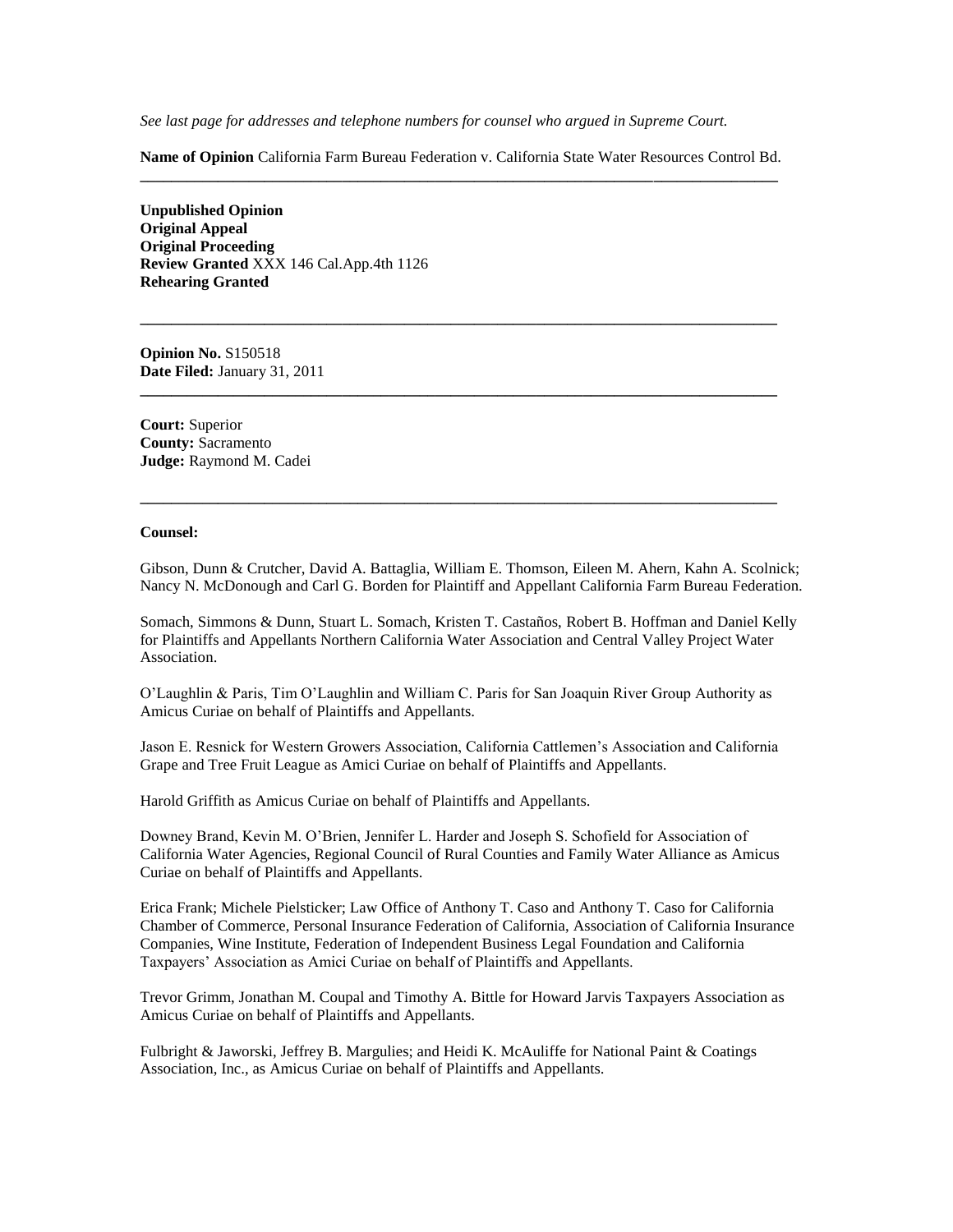#### **Page 2 – S150518 - counsel continued**

#### **Counsel:**

Bill Lockyer and Edmund G. Brown, Jr., Attorneys General, Amy J. Winn, Acting Assistant Attorney General, David S. Chaney and Paul Gifford, Assistant Attorneys General, Gordon Burns, Deputy Solicitor General, William L. Carter, Matthew J. Goldman and Molly K. Mosley, Deputy Attorneys General, for Defendant and Respondent.

David R. Owen; Rossmann and Moore, Antonio Rossman, Robert B. Moore; Hamilton Candee, Katherine S. Poole; and Joanne S. Spalding for The Planning and Conservation League, Natural Resources Defense Council and Sierra Club as Amicus Curiae on behalf of Defendant and Respondent.

Diane F. Boyer-Vine, Robert A. Pratt and Marian M. Johnson for the California Legislature as Amicus Curiae on behalf of Defendant and Respondent.